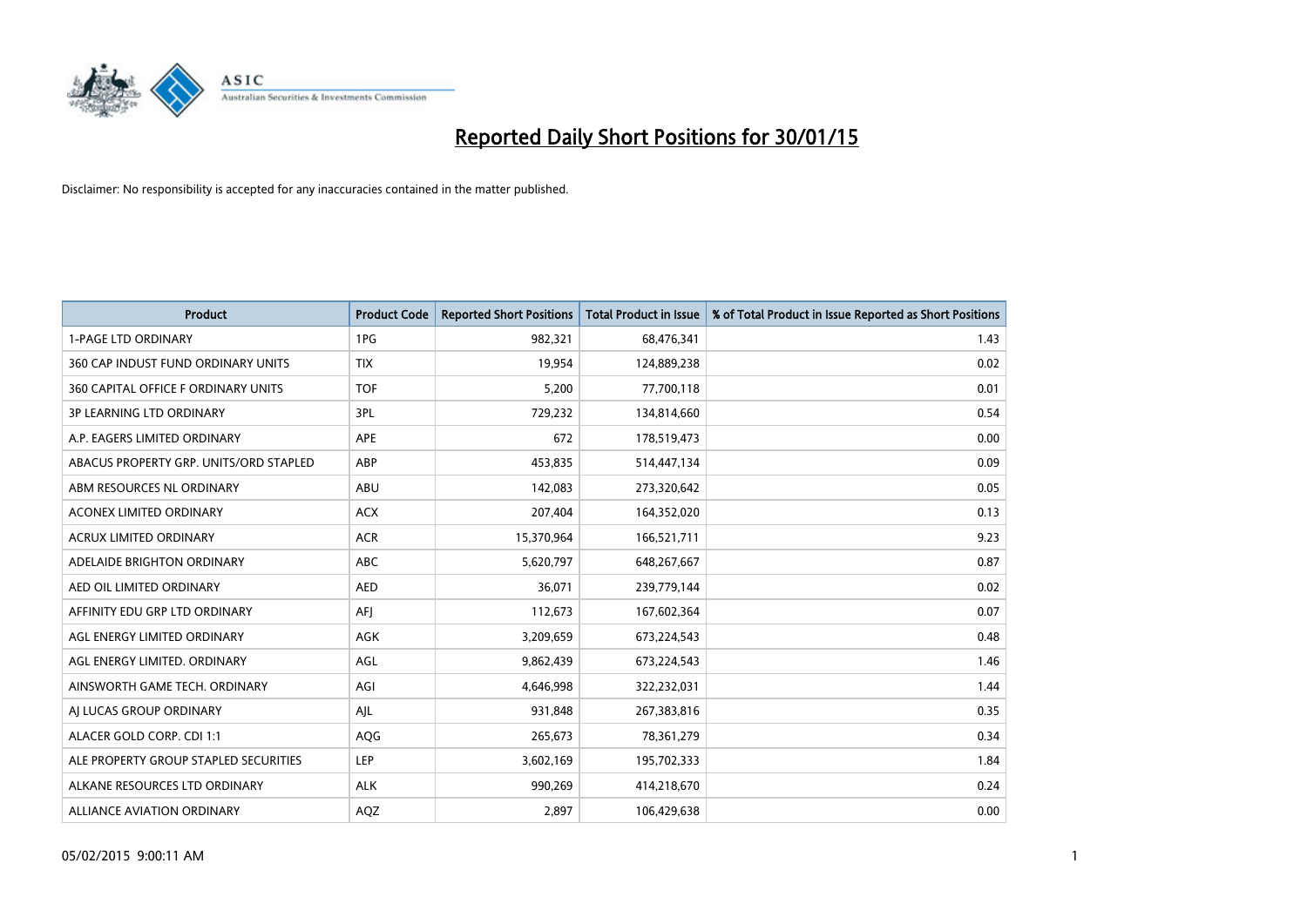

| <b>Product</b>                          | <b>Product Code</b> | <b>Reported Short Positions</b> | <b>Total Product in Issue</b> | % of Total Product in Issue Reported as Short Positions |
|-----------------------------------------|---------------------|---------------------------------|-------------------------------|---------------------------------------------------------|
| <b>ALS LTD ORDINARY</b>                 | <b>ALQ</b>          | 36,677,240                      | 407,246,306                   | 9.01                                                    |
| ALTIUM LIMITED ORDINARY                 | ALU                 | 31,148                          | 129,272,762                   | 0.02                                                    |
| ALUMINA LIMITED ORDINARY                | <b>AWC</b>          | 19,175,009                      | 2,806,225,615                 | 0.68                                                    |
| AMALGAMATED HOLDINGS ORDINARY           | AHD                 | 287                             | 157,917,136                   | 0.00                                                    |
| AMCOM TELECOMM, ORDINARY                | AMM                 | 2,550,453                       | 266,399,148                   | 0.96                                                    |
| AMCOR LIMITED ORDINARY                  | AMC                 | 8,099,822                       | 1,206,684,923                 | 0.67                                                    |
| AMP CAPITAL CHINA ORDINARY UNITS        | AGF                 | 20,247,920                      | 374,593,484                   | 5.41                                                    |
| AMP LIMITED ORDINARY                    | AMP                 | 13,101,381                      | 2,957,737,964                 | 0.44                                                    |
| ANSELL LIMITED ORDINARY                 | <b>ANN</b>          | 4,700,643                       | 153,139,924                   | 3.07                                                    |
| ANTARES ENERGY LTD ORDINARY             | AZZ                 | 348,704                         | 242,000,000                   | 0.14                                                    |
| ANZ BANKING GRP LTD ORDINARY            | ANZ                 | 18,110,214                      | 2,765,980,222                 | 0.65                                                    |
| APA GROUP STAPLED SECURITIES            | APA                 | 14,994,687                      | 1,114,307,369                 | 1.35                                                    |
| APN NEWS & MEDIA ORDINARY               | <b>APN</b>          | 3,164,863                       | 1,029,041,356                 | 0.31                                                    |
| APN OUTDOOR GRP ORDINARY                | <b>APO</b>          | 4,427                           | 166,614,509                   | 0.00                                                    |
| AQUARIUS PLATINUM. ORDINARY             | AQP                 | 2,879,749                       | 1,502,695,183                 | 0.19                                                    |
| ARAFURA RESOURCE LTD ORDINARY           | ARU                 | 2,000                           | 441,270,644                   | 0.00                                                    |
| ARB CORPORATION ORDINARY                | ARP                 | 668,805                         | 79,156,214                    | 0.84                                                    |
| ARDENT LEISURE GROUP STAPLED SECURITIES | AAD                 | 3,656,398                       | 438,666,245                   | 0.83                                                    |
| ARENA REIT. STAPLED                     | <b>ARF</b>          | 86,568                          | 211,605,103                   | 0.04                                                    |
| ARISTOCRAT LEISURE ORDINARY             | ALL                 | 523,503                         | 631,322,253                   | 0.08                                                    |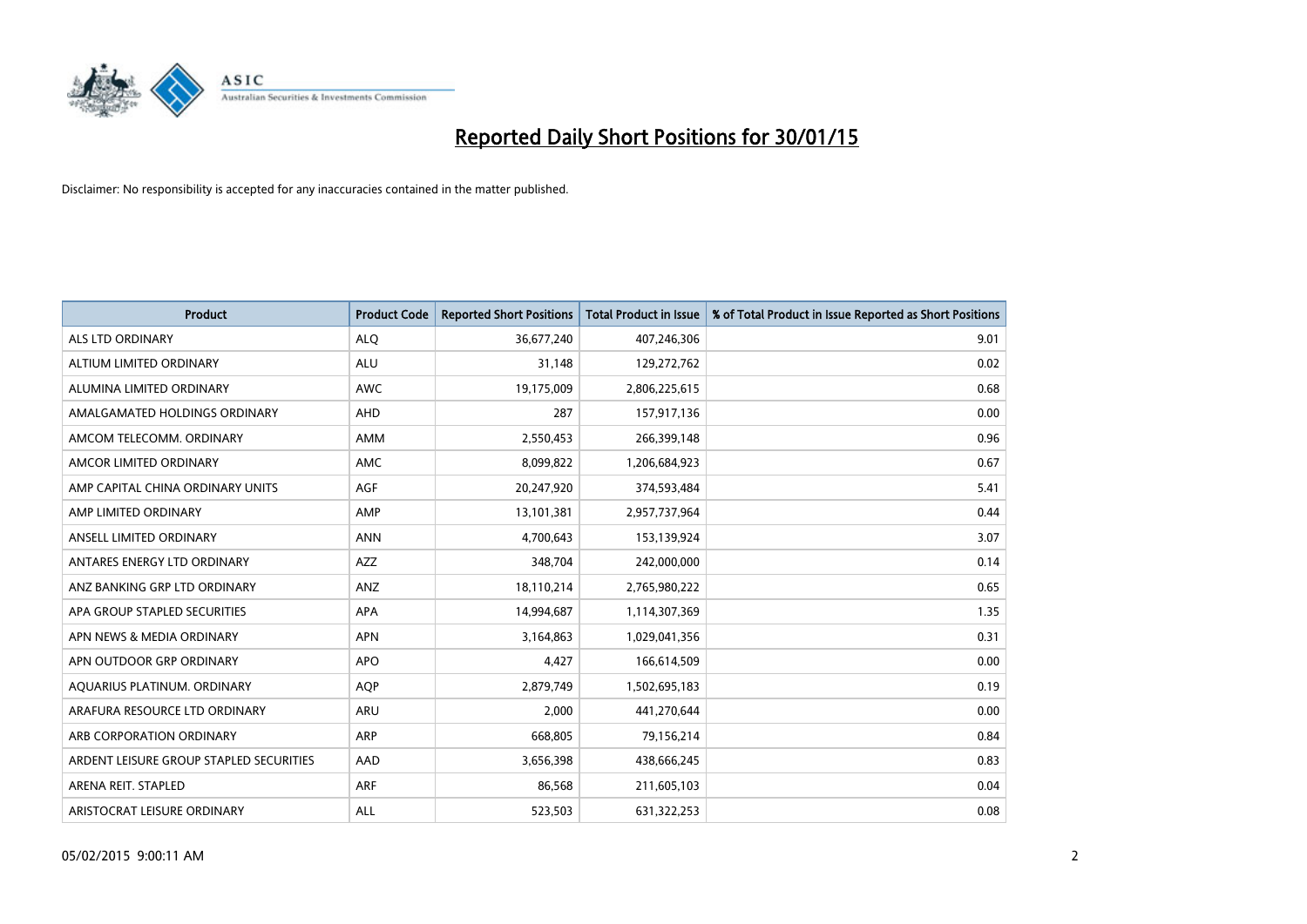

| <b>Product</b>                            | <b>Product Code</b> | <b>Reported Short Positions</b> | <b>Total Product in Issue</b> | % of Total Product in Issue Reported as Short Positions |
|-------------------------------------------|---------------------|---------------------------------|-------------------------------|---------------------------------------------------------|
| <b>ARRIUM LTD ORDINARY</b>                | ARI                 | 160,168,982                     | 2,937,293,755                 | 5.45                                                    |
| ASALEO CARE LIMITED ORDINARY              | AHY                 | 8,381,508                       | 603,469,434                   | 1.39                                                    |
| ASCIANO LIMITED ORDINARY                  | <b>AIO</b>          | 4,081,731                       | 975,385,664                   | 0.42                                                    |
| ASHLEY SERVICES GRP ORDINARY              | <b>ASH</b>          | 498,972                         | 150,000,000                   | 0.33                                                    |
| ASPEN GROUP ORD/UNITS STAPLED             | APZ                 | 39,378                          | 113,183,450                   | 0.03                                                    |
| ASPIRE MINING LTD ORDINARY                | <b>AKM</b>          | 999,978                         | 703,463,306                   | 0.14                                                    |
| ASTRO JAP PROP GROUP STAPLED US PROHIBIT. | AJA                 | 107,375                         | 66,690,637                    | 0.16                                                    |
| ASX LIMITED ORDINARY                      | ASX                 | 6,654,483                       | 193,595,162                   | 3.44                                                    |
| ATLAS IRON LIMITED ORDINARY               | <b>AGO</b>          | 108,405,380                     | 919,475,619                   | 11.79                                                   |
| ATRUM COAL NL ORDINARY                    | <b>ATU</b>          | 26,166                          | 170,142,959                   | 0.02                                                    |
| AUCKLAND INTERNATION ORDINARY             | AIA                 | 162,838                         | 1,190,484,097                 | 0.01                                                    |
| AURIZON HOLDINGS LTD ORDINARY             | AZJ                 | 4,956,158                       | 2,123,934,162                 | 0.23                                                    |
| AUSDRILL LIMITED ORDINARY                 | ASL                 | 25,192,660                      | 312,277,224                   | 8.07                                                    |
| AUSENCO LIMITED ORDINARY                  | AAX                 | 466,639                         | 168,449,799                   | 0.28                                                    |
| AUSNET SERVICES STAPLED SECURITIES        | AST                 | 41,651,460                      | 3,466,913,009                 | 1.20                                                    |
| AUST INDUSTRIAL REIT UNIT                 | ANI                 | 31,335                          | 96,288,031                    | 0.03                                                    |
| AUSTAL LIMITED ORDINARY                   | ASB                 | 56,564                          | 346,772,567                   | 0.02                                                    |
| AUSTBROKERS HOLDINGS ORDINARY             | <b>AUB</b>          | 66,260                          | 61,740,597                    | 0.11                                                    |
| AUSTEX OIL LIMITED ORDINARY               | <b>AOK</b>          | 62,000                          | 558,571,402                   | 0.01                                                    |
| AUSTIN ENGINEERING ORDINARY               | ANG                 | 393,504                         | 84,274,004                    | 0.47                                                    |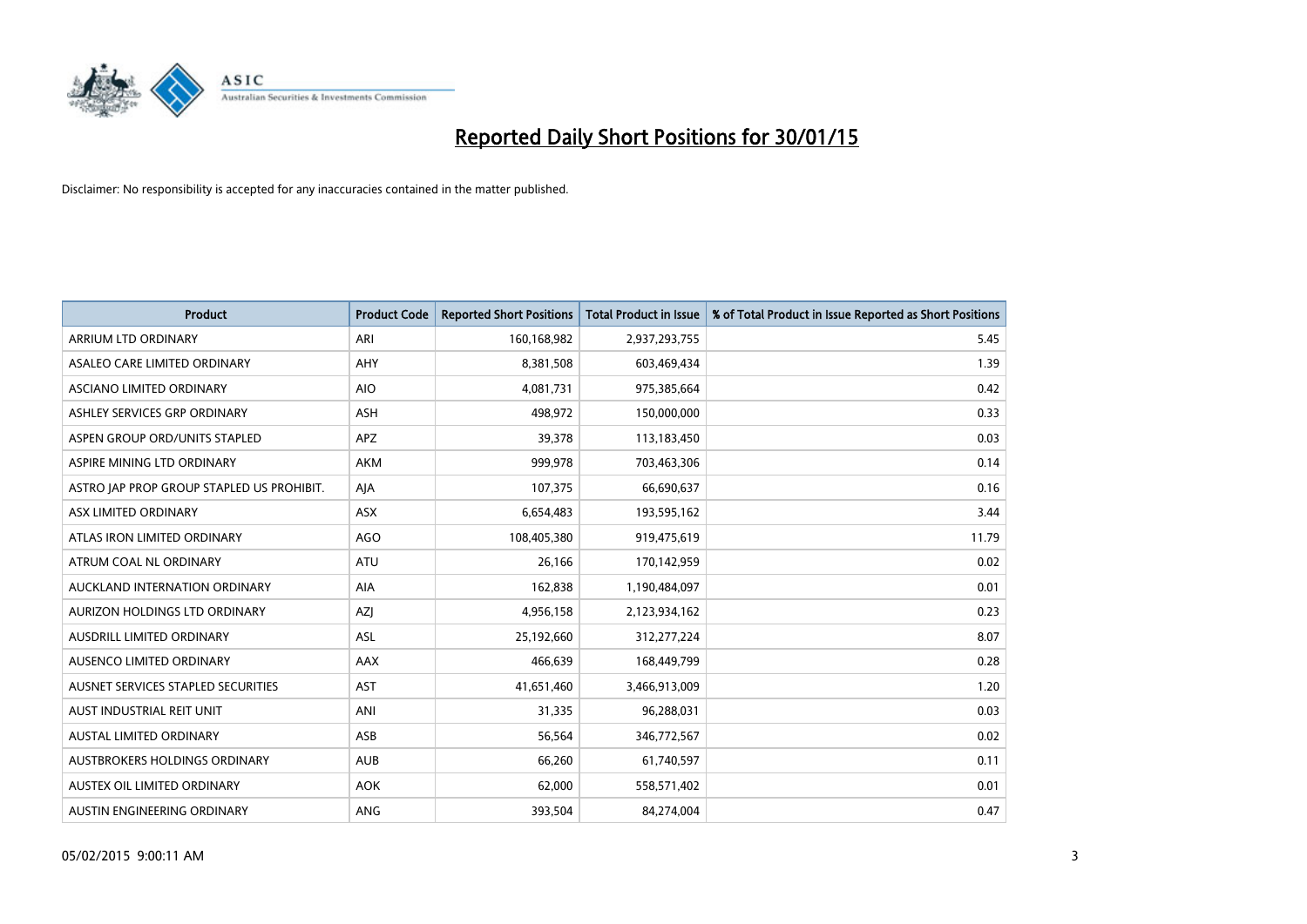

| <b>Product</b>                      | <b>Product Code</b> | <b>Reported Short Positions</b> | <b>Total Product in Issue</b> | % of Total Product in Issue Reported as Short Positions |
|-------------------------------------|---------------------|---------------------------------|-------------------------------|---------------------------------------------------------|
| AUSTIN EXPLORATION ORDINARY         | <b>AKK</b>          | 4,152,462                       | 332,607,790                   | 1.25                                                    |
| AUSTRALIAN AGRICULT. ORDINARY       | AAC                 | 6,203,184                       | 532,474,721                   | 1.16                                                    |
| AUSTRALIAN PHARM, ORDINARY          | API                 | 7,664,697                       | 488,115,883                   | 1.57                                                    |
| AUTOMOTIVE HOLDINGS ORDINARY        | AHE                 | 2,872,601                       | 306,437,941                   | 0.94                                                    |
| AVANCO RESOURCES LTD ORDINARY       | AVB                 | 3,263,736                       | 1,661,675,855                 | 0.20                                                    |
| AVEO GROUP STAPLED SECURITIES       | AOG                 | 1,649,103                       | 499,484,314                   | 0.33                                                    |
| AWE LIMITED ORDINARY                | <b>AWE</b>          | 22,957,092                      | 525,861,050                   | 4.37                                                    |
| <b>AZONTO PET LTD ORDINARY</b>      | APY                 | 1                               | 1,159,375,100                 | 0.00                                                    |
| <b>BANDANNA ENERGY ORDINARY</b>     | <b>BND</b>          | 17,540,654                      | 528,481,199                   | 3.32                                                    |
| <b>BANK OF OUEENSLAND, ORDINARY</b> | <b>BOQ</b>          | 4,383,585                       | 366,982,047                   | 1.19                                                    |
| <b>BASE RES LIMITED ORDINARY</b>    | <b>BSE</b>          | 335,869                         | 563,902,771                   | 0.06                                                    |
| <b>BATHURST RES LTD. ORDINARY</b>   | <b>BRL</b>          | 207,998                         | 947,828,434                   | 0.02                                                    |
| BC IRON LIMITED ORDINARY            | <b>BCI</b>          | 16,409,057                      | 196,196,992                   | 8.36                                                    |
| BEACH ENERGY LIMITED ORDINARY       | <b>BPT</b>          | 55,960,746                      | 1,297,496,886                 | 4.31                                                    |
| BEADELL RESOURCE LTD ORDINARY       | <b>BDR</b>          | 40,840,085                      | 798,657,280                   | 5.11                                                    |
| BEGA CHEESE LTD ORDINARY            | <b>BGA</b>          | 2,690,238                       | 152,602,945                   | 1.76                                                    |
| BENDIGO AND ADELAIDE ORDINARY       | <b>BEN</b>          | 18,318,165                      | 450,934,198                   | 4.06                                                    |
| BERKELEY RESOURCES ORDINARY         | <b>BKY</b>          | 77,000                          | 180,361,323                   | 0.04                                                    |
| BETASHARESCASHETF ETF UNITS         | AAA                 | 436                             | 13,683,443                    | 0.00                                                    |
| BHP BILLITON LIMITED ORDINARY       | <b>BHP</b>          | 11,488,135                      | 3,211,691,105                 | 0.36                                                    |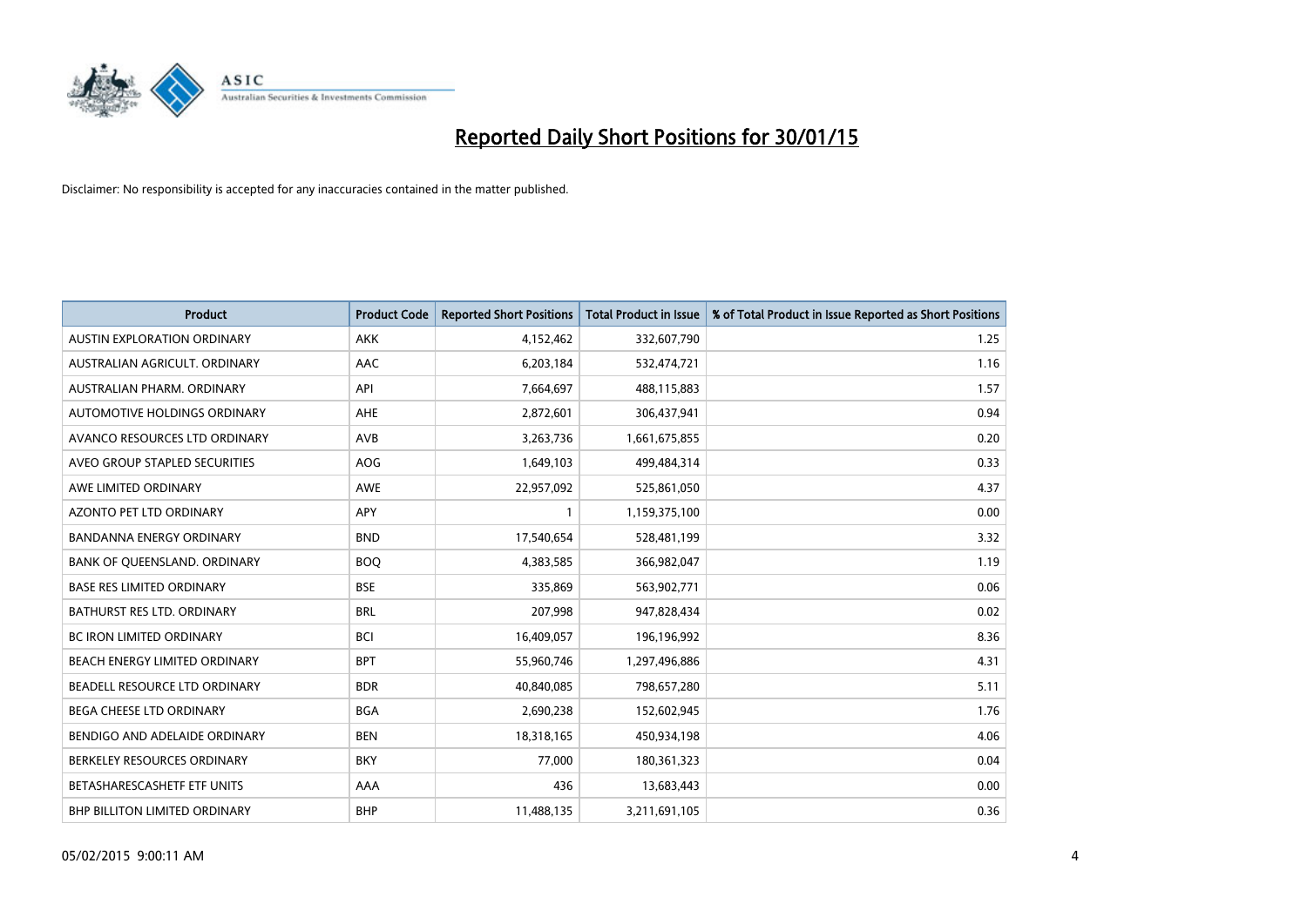

| Product                              | <b>Product Code</b> | <b>Reported Short Positions</b> | <b>Total Product in Issue</b> | % of Total Product in Issue Reported as Short Positions |
|--------------------------------------|---------------------|---------------------------------|-------------------------------|---------------------------------------------------------|
| <b>BIGAIR GROUP LIMITED ORDINARY</b> | <b>BGL</b>          | 49,160                          | 174,695,976                   | 0.03                                                    |
| <b>BILLABONG ORDINARY</b>            | <b>BBG</b>          | 7,358,863                       | 990,370,034                   | 0.74                                                    |
| <b>BLACKHAM RESOURCES ORDINARY</b>   | <b>BLK</b>          | 1,593,531                       | 143,614,941                   | 1.11                                                    |
| BLACKMORES LIMITED ORDINARY          | <b>BKL</b>          | 6,098                           | 17,224,284                    | 0.04                                                    |
| <b>BLUESCOPE STEEL LTD ORDINARY</b>  | <b>BSL</b>          | 6,750,912                       | 559,227,871                   | 1.21                                                    |
| <b>BOART LONGYEAR ORDINARY</b>       | <b>BLY</b>          | 20,201,042                      | 930,864,944                   | 2.17                                                    |
| <b>BORA BORA RESOURCES ORDINARY</b>  | <b>BBR</b>          | 247,808                         | 35,970,000                    | 0.69                                                    |
| <b>BORAL LIMITED, ORDINARY</b>       | <b>BLD</b>          | 13,325,035                      | 782,736,249                   | 1.70                                                    |
| <b>BRADKEN LIMITED ORDINARY</b>      | <b>BKN</b>          | 830,363                         | 171,027,249                   | 0.49                                                    |
| <b>BRAMBLES LIMITED ORDINARY</b>     | <b>BXB</b>          | 6,021,253                       | 1,566,226,141                 | 0.38                                                    |
| BREVILLE GROUP LTD ORDINARY          | <b>BRG</b>          | 4,268,660                       | 130,095,322                   | 3.28                                                    |
| <b>BRICKWORKS LIMITED ORDINARY</b>   | <b>BKW</b>          | 60,250                          | 148,403,478                   | 0.04                                                    |
| BT INVESTMENT MNGMNT ORDINARY        | <b>BTT</b>          | $\mathbf{1}$                    | 292,408,424                   | 0.00                                                    |
| <b>BURSON GROUP LTD ORDINARY</b>     | <b>BAP</b>          | 1,781,824                       | 163,585,666                   | 1.09                                                    |
| <b>BURU ENERGY ORDINARY</b>          | <b>BRU</b>          | 16,778,882                      | 339,997,078                   | 4.94                                                    |
| <b>BWP TRUST ORDINARY UNITS</b>      | <b>BWP</b>          | 14,504,668                      | 639,724,826                   | 2.27                                                    |
| CABCHARGE AUSTRALIA ORDINARY         | CAB                 | 9,499,824                       | 120,430,683                   | 7.89                                                    |
| <b>CADENCE CAPITAL ORDINARY</b>      | <b>CDM</b>          | 170,000                         | 199,939,503                   | 0.09                                                    |
| CALTEX AUSTRALIA ORDINARY            | <b>CTX</b>          | 688,520                         | 270,000,000                   | 0.26                                                    |
| CAPE LAMBERT RES LTD ORDINARY        | <b>CFE</b>          | 280,137                         | 626,686,586                   | 0.04                                                    |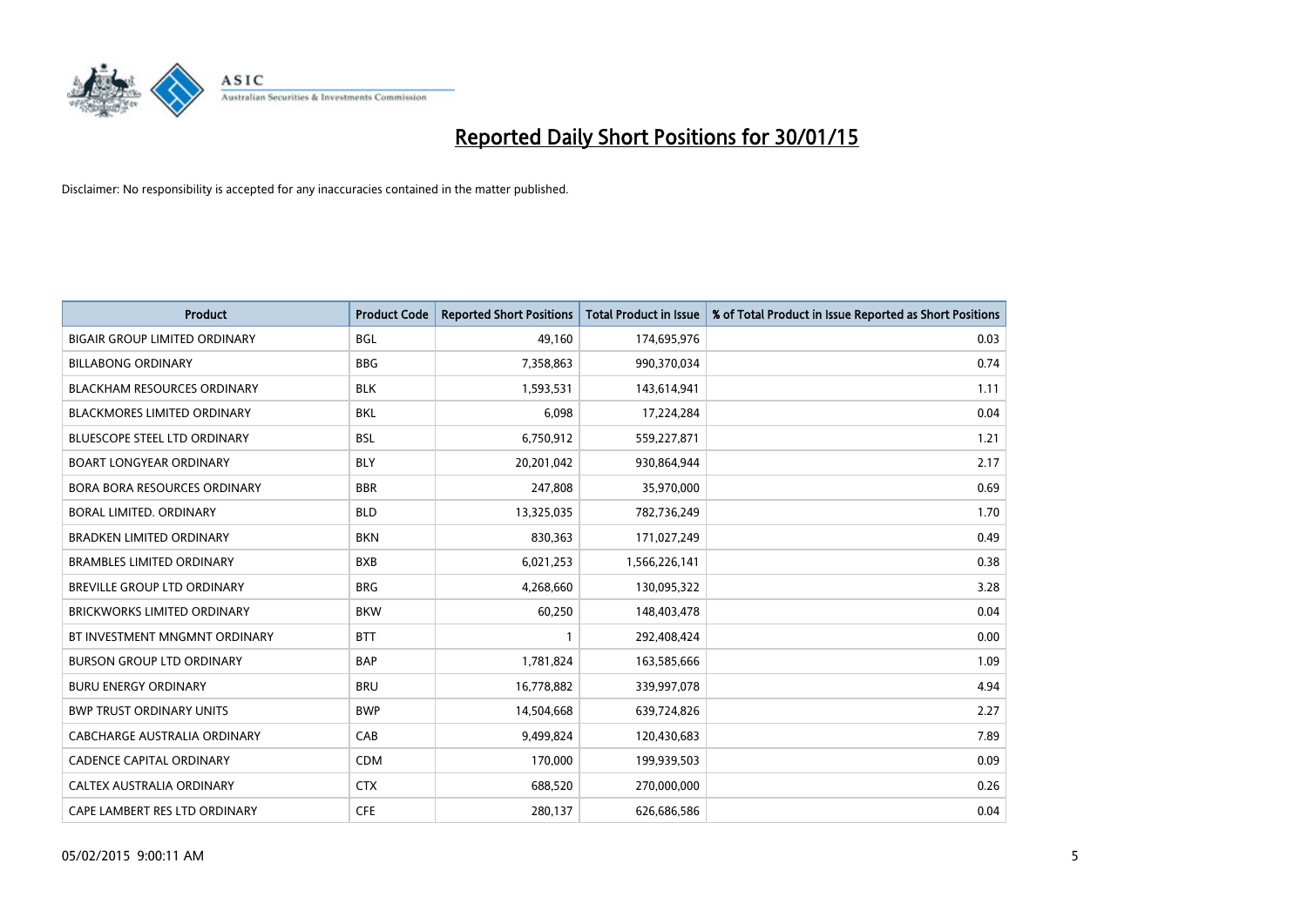

| <b>Product</b>                          | <b>Product Code</b> | <b>Reported Short Positions</b> | <b>Total Product in Issue</b> | % of Total Product in Issue Reported as Short Positions |
|-----------------------------------------|---------------------|---------------------------------|-------------------------------|---------------------------------------------------------|
| <b>CAPITOL HEALTH ORDINARY</b>          | CAJ                 | 333,177                         | 496,244,861                   | 0.07                                                    |
| CARDNO LIMITED ORDINARY                 | <b>CDD</b>          | 17,302,181                      | 164,564,684                   | 10.51                                                   |
| <b>CARINDALE PROPERTY UNIT</b>          | <b>CDP</b>          | 8,823                           | 70,000,000                    | 0.01                                                    |
| CARNARVON PETROLEUM ORDINARY            | <b>CVN</b>          | 1,767,631                       | 988,295,069                   | 0.18                                                    |
| <b>CARNEGIE WAVE ENERGY ORDINARY</b>    | <b>CWE</b>          | 500                             | 1,742,824,771                 | 0.00                                                    |
| CARSALES.COM LTD ORDINARY               | <b>CRZ</b>          | 15,188,309                      | 239,001,759                   | 6.35                                                    |
| <b>CASH CONVERTERS ORDINARY</b>         | CCV                 | 5,811,161                       | 478,876,525                   | 1.21                                                    |
| CEDAR WOODS PROP. ORDINARY              | <b>CWP</b>          | 234,666                         | 78,336,371                    | 0.30                                                    |
| CENTRAL PETROLEUM ORDINARY              | <b>CTP</b>          | 5,737                           | 368,718,957                   | 0.00                                                    |
| CENTURIA METRO REIT STAPLED             | <b>CMA</b>          | 698,404                         | 71,500,158                    | 0.98                                                    |
| CFS RETAIL TRUST GRP STAPLED SECURITIES | <b>CFX</b>          | 5,390,831                       | 3,050,355,727                 | 0.18                                                    |
| <b>CHALLENGER LIMITED ORDINARY</b>      | <b>CGF</b>          | 1,935,517                       | 569,725,821                   | 0.34                                                    |
| CHANDLER MACLEOD LTD ORDINARY           | <b>CMG</b>          | 2,834,999                       | 547,985,086                   | 0.52                                                    |
| CHARTER HALL GROUP STAPLED US PROHIBIT. | <b>CHC</b>          | 622,203                         | 355,161,540                   | 0.18                                                    |
| <b>CHARTER HALL RETAIL UNITS</b>        | CQR                 | 14,119,712                      | 372,893,153                   | 3.79                                                    |
| <b>CHORUS LIMITED ORDINARY</b>          | <b>CNU</b>          | 121,659                         | 396,369,767                   | 0.03                                                    |
| CLEARVIEW WEALTH LTD ORDINARY           | <b>CVW</b>          | 10,001                          | 581,111,182                   | 0.00                                                    |
| CLINUVEL PHARMACEUT. ORDINARY           | <b>CUV</b>          | 28,571                          | 44,497,287                    | 0.06                                                    |
| COAL OF AFRICA LTD ORDINARY             | <b>CZA</b>          | 426                             | 1,599,368,613                 | 0.00                                                    |
| COALSPUR MINES LTD ORDINARY             | <b>CPL</b>          | 7,795                           | 641,544,455                   | 0.00                                                    |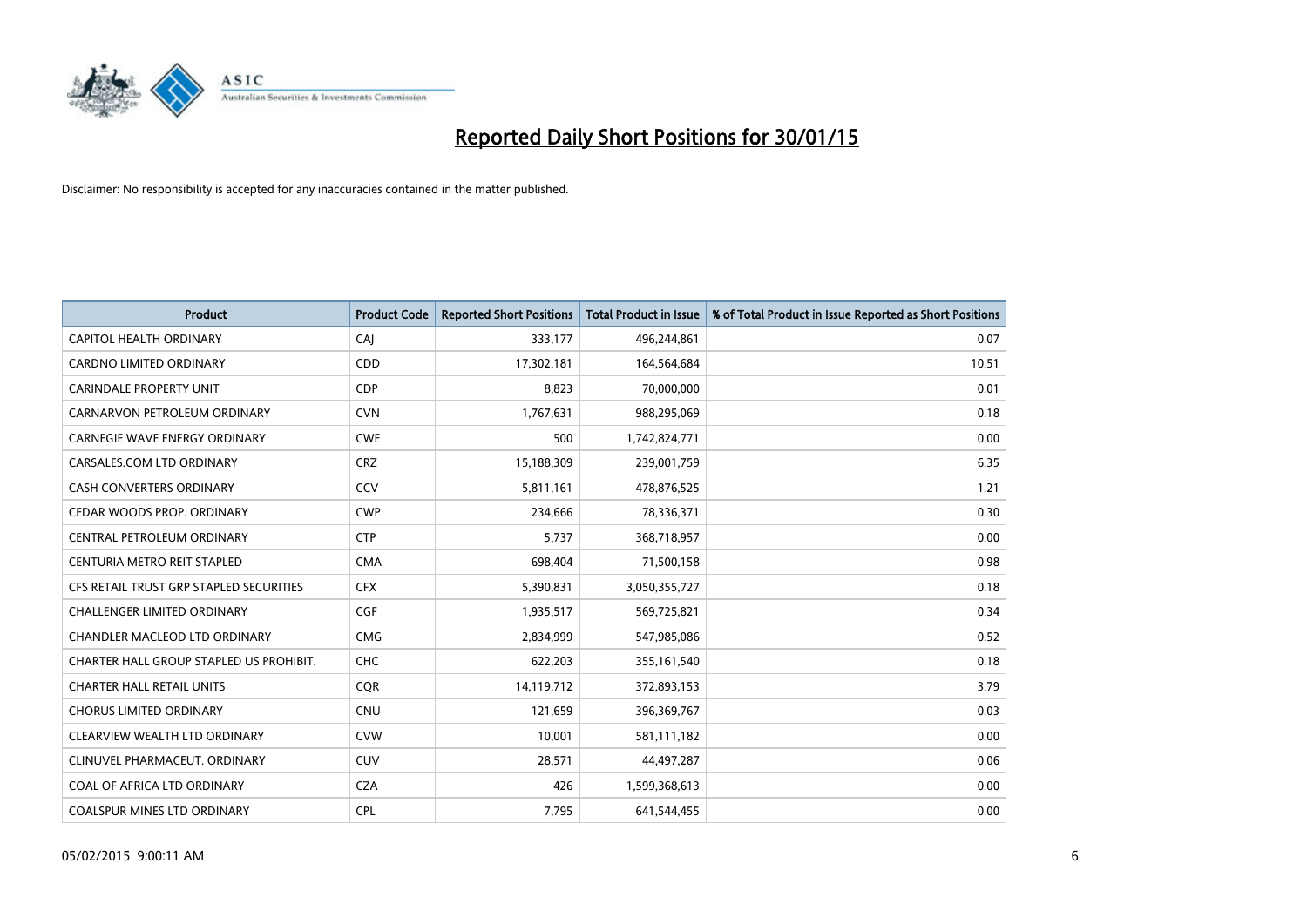

| <b>Product</b>                          | <b>Product Code</b> | <b>Reported Short Positions</b> | <b>Total Product in Issue</b> | % of Total Product in Issue Reported as Short Positions |
|-----------------------------------------|---------------------|---------------------------------|-------------------------------|---------------------------------------------------------|
| COCA-COLA AMATIL ORDINARY               | <b>CCL</b>          | 23,953,333                      | 763,590,249                   | 3.14                                                    |
| <b>COCHLEAR LIMITED ORDINARY</b>        | <b>COH</b>          | 5,404,771                       | 57,081,775                    | 9.47                                                    |
| COCKATOO COAL ORDINARY                  | <b>COK</b>          | 167,987                         | 4,560,196,928                 | 0.00                                                    |
| <b>CODAN LIMITED ORDINARY</b>           | <b>CDA</b>          | 43,149                          | 177,063,244                   | 0.02                                                    |
| COFFEY INTERNATIONAL ORDINARY           | <b>COF</b>          | 6,077                           | 255,833,165                   | 0.00                                                    |
| <b>COKAL LTD ORDINARY</b>               | <b>CKA</b>          | 6,820                           | 471,487,926                   | 0.00                                                    |
| <b>COLLECTION HOUSE ORDINARY</b>        | <b>CLH</b>          | 2,286,197                       | 130,443,227                   | 1.75                                                    |
| COMMONWEALTH BANK, ORDINARY             | <b>CBA</b>          | 23,633,710                      | 1,621,319,194                 | 1.46                                                    |
| <b>COMPASS RESOURCES ORDINARY</b>       | <b>CMR</b>          | 7,472                           | 1,403,744,100                 | 0.00                                                    |
| <b>COMPUTERSHARE LTD ORDINARY</b>       | <b>CPU</b>          | 7,051,118                       | 556,203,079                   | 1.27                                                    |
| COOPER ENERGY LTD ORDINARY              | <b>COE</b>          | 167,223                         | 331,905,323                   | 0.05                                                    |
| <b>CORP TRAVEL LIMITED ORDINARY</b>     | <b>CTD</b>          | 880,618                         | 96,993,355                    | 0.91                                                    |
| <b>COVER-MORE GRP LTD ORDINARY</b>      | <b>CVO</b>          | 5,577,475                       | 317,750,000                   | 1.76                                                    |
| <b>CREDIT CORP GROUP ORDINARY</b>       | CCP                 | 506,809                         | 46,296,407                    | 1.09                                                    |
| <b>CROMWELL PROP STAPLED SECURITIES</b> | <b>CMW</b>          | 22,288,365                      | 1,735,299,783                 | 1.28                                                    |
| <b>CROWN RESORTS LTD ORDINARY</b>       | <b>CWN</b>          | 19,225,631                      | 728,394,185                   | 2.64                                                    |
| <b>CSG LIMITED ORDINARY</b>             | CSV                 | 303,130                         | 284,148,839                   | 0.11                                                    |
| <b>CSL LIMITED ORDINARY</b>             | <b>CSL</b>          | 1,158,691                       | 473,894,153                   | 0.24                                                    |
| <b>CSR LIMITED ORDINARY</b>             | <b>CSR</b>          | 12,695,158                      | 506,000,315                   | 2.51                                                    |
| <b>CUDECO LIMITED ORDINARY</b>          | CDU                 | 8,758,276                       | 248,722,167                   | 3.52                                                    |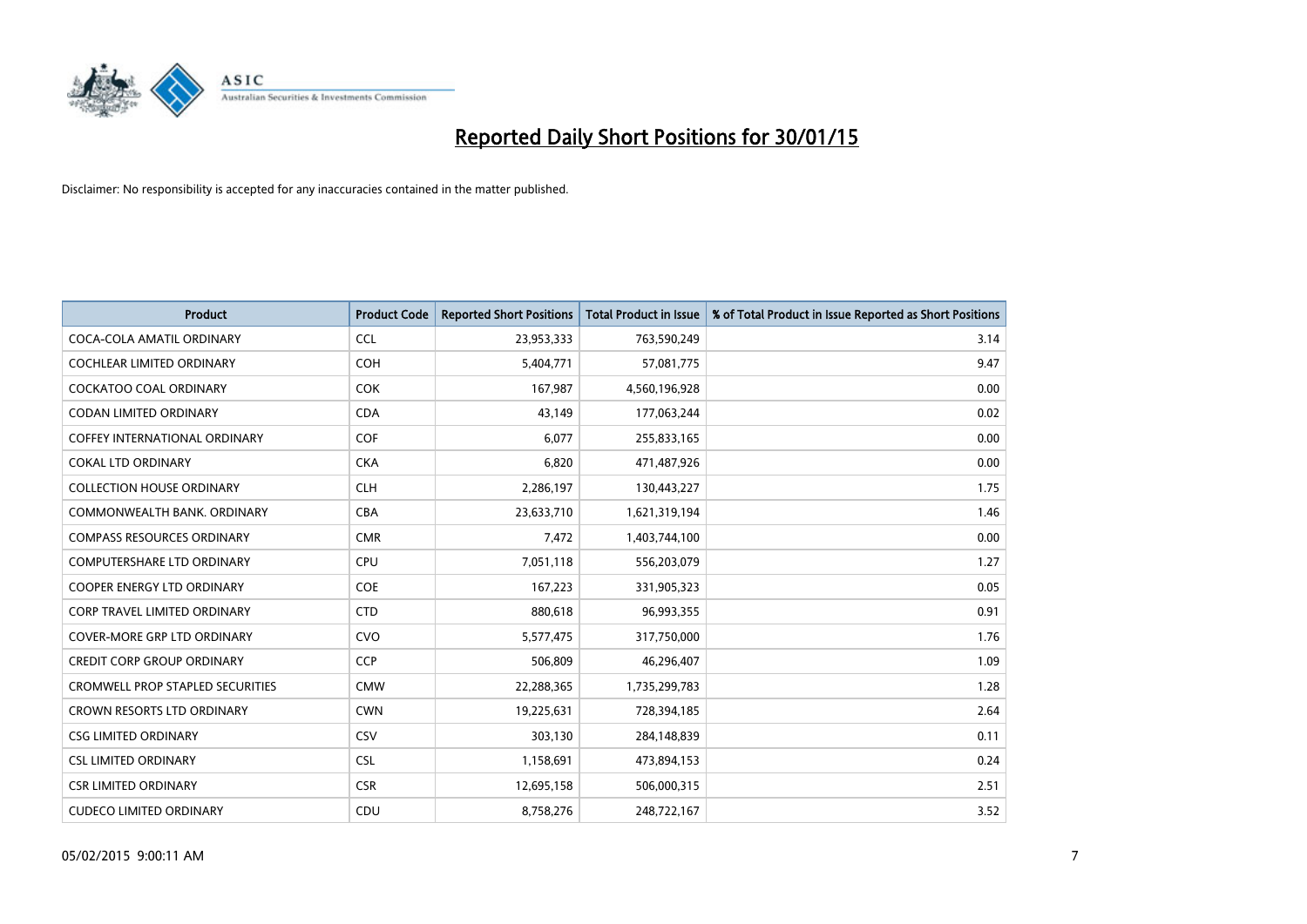

| <b>Product</b>                     | <b>Product Code</b> | <b>Reported Short Positions</b> | <b>Total Product in Issue</b> | % of Total Product in Issue Reported as Short Positions |
|------------------------------------|---------------------|---------------------------------|-------------------------------|---------------------------------------------------------|
| DATA#3 LIMITED ORDINARY            | <b>DTL</b>          | 1.000                           | 153,974,950                   | 0.00                                                    |
| DATADOT TECHNOLOGY ORDINARY        | <b>DDT</b>          | 100,000                         | 751,978,873                   | 0.01                                                    |
| DECMIL GROUP LIMITED ORDINARY      | <b>DCG</b>          | 820,363                         | 168,657,794                   | 0.49                                                    |
| DEEP YELLOW LIMITED ORDINARY       | <b>DYL</b>          | 1,001                           | 1,900,807,969                 | 0.00                                                    |
| DEVINE LIMITED ORDINARY            | <b>DVN</b>          | 1,548                           | 158,730,556                   | 0.00                                                    |
| DEXUS PROPERTY GROUP STAPLED UNITS | <b>DXS</b>          | 1,263,836                       | 905,531,797                   | 0.14                                                    |
| DICK SMITH HLDGS ORDINARY          | <b>DSH</b>          | 15,421,878                      | 236,511,364                   | 6.52                                                    |
| DISCOVERY METALS LTD ORDINARY      | <b>DML</b>          | 365.417                         | 644,039,581                   | 0.06                                                    |
| DOMINO PIZZA ENTERPR ORDINARY      | <b>DMP</b>          | 1,890,845                       | 86,160,773                    | 2.19                                                    |
| DONACO INTERNATIONAL ORDINARY      | <b>DNA</b>          | 17,129,063                      | 460,505,113                   | 3.72                                                    |
| DORAY MINERALS LTD ORDINARY        | <b>DRM</b>          | 347,363                         | 221,025,956                   | 0.16                                                    |
| DOWNER EDI LIMITED ORDINARY        | <b>DOW</b>          | 28,339,229                      | 435,399,975                   | 6.51                                                    |
| DRILLSEARCH ENERGY ORDINARY        | <b>DLS</b>          | 10,050,668                      | 461,101,450                   | 2.18                                                    |
| DUET GROUP STAPLED US PROHIBIT.    | <b>DUE</b>          | 16,400,022                      | 1,493,678,915                 | 1.10                                                    |
| DULUXGROUP LIMITED ORDINARY        | <b>DLX</b>          | 992,383                         | 388,543,268                   | 0.26                                                    |
| ECHO ENTERTAINMENT ORDINARY        | <b>EGP</b>          | 5,632,590                       | 825,672,730                   | 0.68                                                    |
| ELDERS LIMITED ORDINARY            | ELD                 | 980,053                         | 83,734,671                    | 1.17                                                    |
| <b>EMECO HOLDINGS ORDINARY</b>     | <b>EHL</b>          | 11,022,279                      | 599,675,707                   | 1.84                                                    |
| <b>ENDEAVOUR MIN CORP CDI 1:1</b>  | <b>EVR</b>          | 42,322                          | 46,222,520                    | 0.09                                                    |
| ENERGY RESOURCES ORDINARY 'A'      | ERA                 | 10,430,865                      | 517,725,062                   | 2.01                                                    |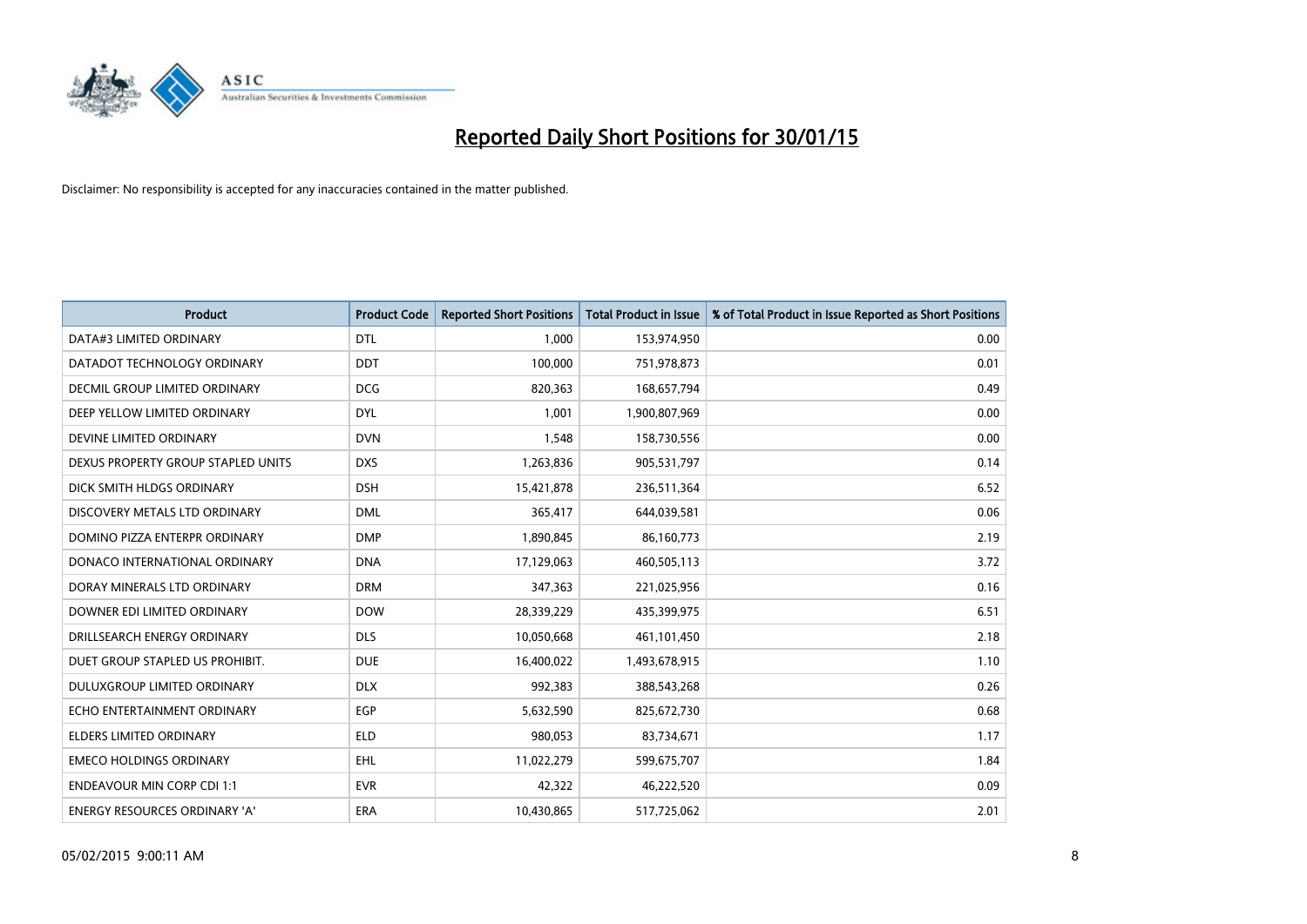

| <b>Product</b>                         | <b>Product Code</b> | <b>Reported Short Positions</b> | <b>Total Product in Issue</b> | % of Total Product in Issue Reported as Short Positions |
|----------------------------------------|---------------------|---------------------------------|-------------------------------|---------------------------------------------------------|
| <b>ENERGY WORLD CORPOR, ORDINARY</b>   | <b>EWC</b>          | 48,524,492                      | 1,734,166,672                 | 2.80                                                    |
| <b>ENSOGO LIMITED ORDINARY</b>         | E88                 | 212,388                         | 426,069,834                   | 0.05                                                    |
| <b>ENTERPRISE METALS ORDINARY</b>      | <b>ENT</b>          | 93,619                          | 274,508,276                   | 0.03                                                    |
| EQUATORIAL RES LTD ORDINARY            | EQX                 | 33                              | 124,445,353                   | 0.00                                                    |
| EQUITY TRUSTEES ORDINARY               | EQT                 | 48,618                          | 19,270,117                    | 0.25                                                    |
| ERM POWER LIMITED ORDINARY             | EPW                 | 1,024,025                       | 241,676,976                   | 0.42                                                    |
| ESTIA HEALTH LTD ORDINARY              | <b>EHE</b>          | 1,239,348                       | 180,885,580                   | 0.69                                                    |
| EVOLUTION MINING LTD ORDINARY          | <b>EVN</b>          | 28,936,688                      | 714,921,647                   | 4.05                                                    |
| FAIRFAX MEDIA LTD ORDINARY             | <b>FXI</b>          | 49,555,679                      | 2,351,955,725                 | 2.11                                                    |
| <b>FANTASTIC HOLDINGS ORDINARY</b>     | <b>FAN</b>          | 14,643                          | 103,257,398                   | 0.01                                                    |
| FAR LTD ORDINARY                       | <b>FAR</b>          | 10,102,035                      | 3,126,808,427                 | 0.32                                                    |
| FEDERATION CNTRES ORD/UNIT STAPLED SEC | <b>FDC</b>          | 4,051,975                       | 1,427,641,565                 | 0.28                                                    |
| FINBAR GROUP LIMITED ORDINARY          | <b>FRI</b>          | 7,447                           | 228,720,815                   | 0.00                                                    |
| FISHER & PAYKEL H. ORDINARY            | <b>FPH</b>          | 726                             | 557,855,901                   | 0.00                                                    |
| FLEETWOOD CORP ORDINARY                | <b>FWD</b>          | 1,489,143                       | 61,039,412                    | 2.44                                                    |
| FLETCHER BUILDING ORDINARY             | <b>FBU</b>          | 1,900,097                       | 687,854,788                   | 0.28                                                    |
| FLEXIGROUP LIMITED ORDINARY            | FXL                 | 10,431,069                      | 304,096,060                   | 3.43                                                    |
| FLIGHT CENTRE TRAVEL ORDINARY          | <b>FLT</b>          | 8,323,216                       | 100,725,711                   | 8.26                                                    |
| FLINDERS MINES LTD ORDINARY            | <b>FMS</b>          | 165,000                         | 2,762,995,689                 | 0.01                                                    |
| <b>FOCUS MINERALS LTD ORDINARY</b>     | <b>FML</b>          | 2,565,221                       | 9,137,375,877                 | 0.03                                                    |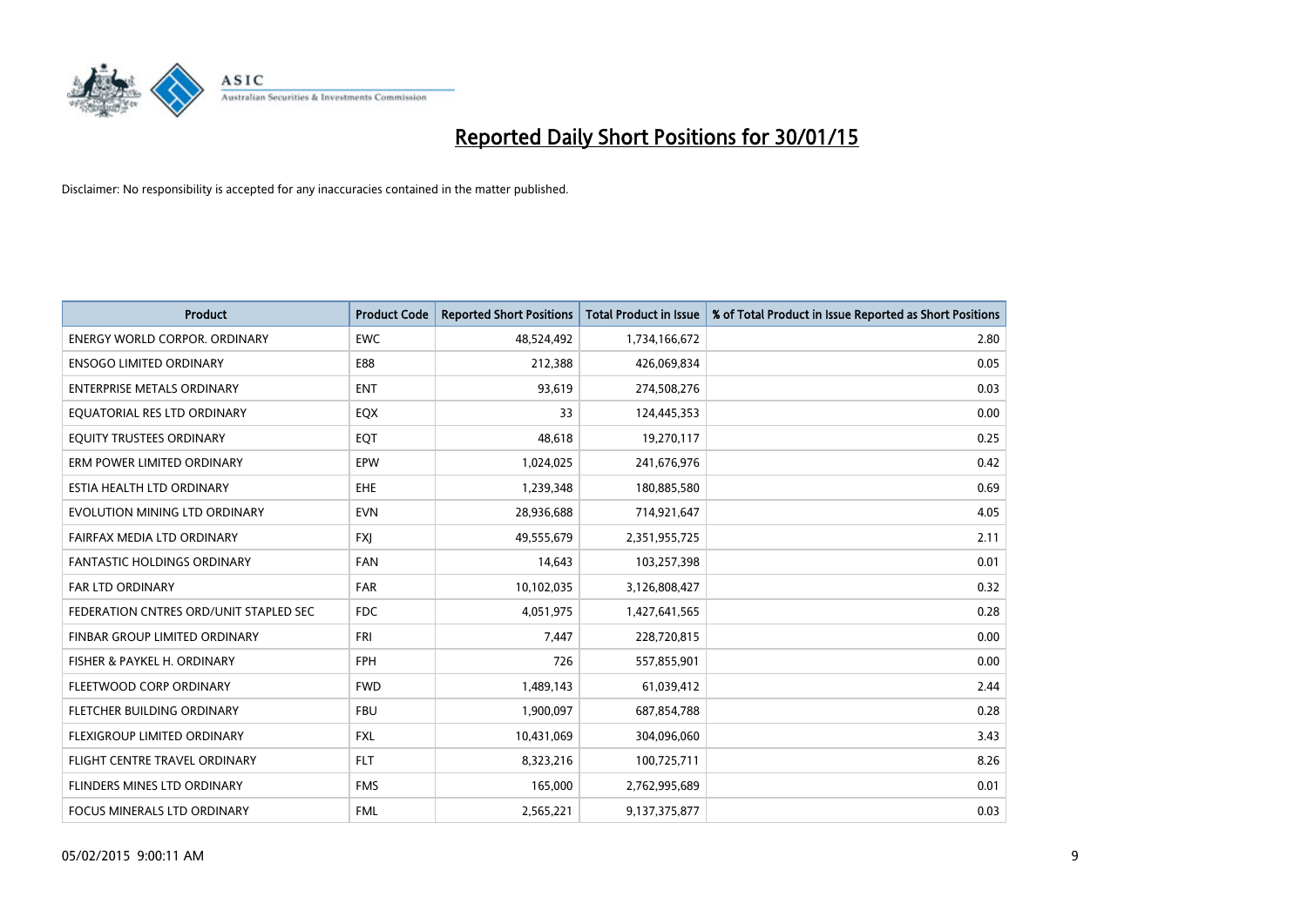

| <b>Product</b>                             | <b>Product Code</b> | <b>Reported Short Positions</b> | <b>Total Product in Issue</b> | % of Total Product in Issue Reported as Short Positions |
|--------------------------------------------|---------------------|---------------------------------|-------------------------------|---------------------------------------------------------|
| <b>FOLKESTONE EDU TRUST UNITS</b>          | <b>FET</b>          | 95,669                          | 244,378,866                   | 0.04                                                    |
| FONTERRA SHARE FUND ORDINARY UNITS         | <b>FSF</b>          | 109,403                         | 123,027,274                   | 0.09                                                    |
| <b>FORTESCUE METALS GRP ORDINARY</b>       | <b>FMG</b>          | 336, 162, 383                   | 3,113,798,151                 | 10.80                                                   |
| FREEDOM FOOD LTD ORDINARY                  | <b>FNP</b>          | 590                             | 152,689,663                   | 0.00                                                    |
| <b>FUNTASTIC LIMITED ORDINARY</b>          | <b>FUN</b>          | 370,000                         | 669,269,723                   | 0.06                                                    |
| <b>G.U.D. HOLDINGS ORDINARY</b>            | <b>GUD</b>          | 2,900,436                       | 70,939,492                    | 4.09                                                    |
| <b>G8 EDUCATION LIMITED ORDINARY</b>       | <b>GEM</b>          | 10,536,288                      | 359,151,207                   | 2.93                                                    |
| <b>GALAXY RESOURCES ORDINARY</b>           | GXY                 | 1,371,021                       | 1,064,783,990                 | 0.13                                                    |
| <b>GBST HOLDINGS., ORDINARY</b>            | GBT                 | 15,751                          | 66,561,725                    | 0.02                                                    |
| <b>GDI PROPERTY GRP STAPLED SECURITIES</b> | GDI                 | 356,649                         | 567,575,025                   | 0.06                                                    |
| <b>GENESIS ENERGY LTD ORDINARY</b>         | <b>GNE</b>          | 1,000                           | 1,000,000,000                 | 0.00                                                    |
| <b>GENETIC TECHNOLOGIES ORDINARY</b>       | GTG                 | 2,958,600                       | 896,860,254                   | 0.33                                                    |
| <b>GENTRACK GROUP LTD ORDINARY</b>         | <b>GTK</b>          | 3,000                           | 72,699,510                    | 0.00                                                    |
| <b>GENWORTH MORTGAGE ORDINARY</b>          | <b>GMA</b>          | 19,643,784                      | 650,000,000                   | 3.02                                                    |
| <b>GEODYNAMICS LIMITED ORDINARY</b>        | GDY                 | 819                             | 435,880,130                   | 0.00                                                    |
| GI DYNAMICS, INC CDI US PROHIBITED         | GID                 | 2,139,088                       | 470,431,120                   | 0.45                                                    |
| <b>GINDALBIE METALS LTD ORDINARY</b>       | GBG                 | 31,217,592                      | 1,495,306,811                 | 2.09                                                    |
| <b>GOLD ROAD RES LTD ORDINARY</b>          | GOR                 | 2,091,288                       | 594,881,822                   | 0.35                                                    |
| <b>GOODMAN FIELDER, ORDINARY</b>           | GFF                 | 4,724,746                       | 1,955,559,207                 | 0.24                                                    |
| <b>GOODMAN GROUP STAPLED</b>               | <b>GMG</b>          | 12,833,767                      | 1,745,460,061                 | 0.74                                                    |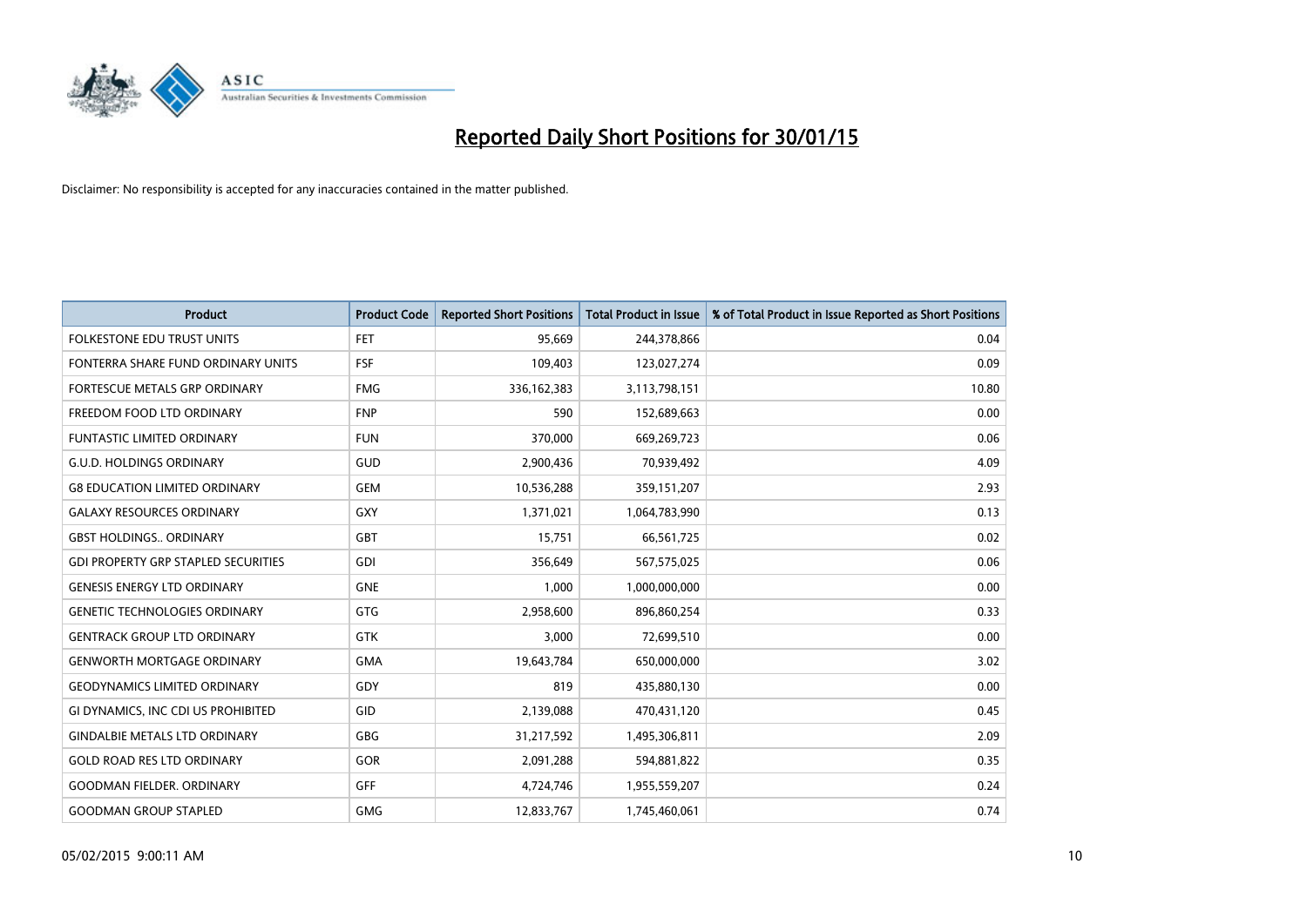

| <b>Product</b>                                   | <b>Product Code</b> | <b>Reported Short Positions</b> | <b>Total Product in Issue</b> | % of Total Product in Issue Reported as Short Positions |
|--------------------------------------------------|---------------------|---------------------------------|-------------------------------|---------------------------------------------------------|
| <b>GPT GROUP STAPLED SEC.</b>                    | GPT                 | 3,774,168                       | 1,762,293,107                 | 0.21                                                    |
| <b>GRAINCORP LIMITED A CLASS ORDINARY</b>        | <b>GNC</b>          | 14,198,194                      | 228,855,628                   | 6.20                                                    |
| <b>GRANGE RESOURCES, ORDINARY</b>                | <b>GRR</b>          | 10,615,859                      | 1,157,338,698                 | 0.92                                                    |
| <b>GREENCROSS LIMITED ORDINARY</b>               | <b>GXL</b>          | 2,856,877                       | 111,447,503                   | 2.56                                                    |
| <b>GREENLAND MIN EN LTD ORDINARY</b>             | GGG                 | 4,864,827                       | 669,389,552                   | 0.73                                                    |
| <b>GREENLAND MIN EN LTD RIGHTS 26-JUN-14</b>     | GGGR                | 3,842                           | 88,685,050                    | 0.00                                                    |
| <b>GROWTHPOINT PROPERTY ORD/UNIT STAPLED SEC</b> | GOZ                 | 707,571                         | 554,602,697                   | 0.13                                                    |
| <b>GRYPHON MINERALS LTD ORDINARY</b>             | GRY                 | 2,459,409                       | 401,290,987                   | 0.61                                                    |
| <b>GUILDFORD COAL LTD ORDINARY</b>               | <b>GUF</b>          | 49,999                          | 917,612,681                   | 0.01                                                    |
| <b>GWA GROUP LTD ORDINARY</b>                    | <b>GWA</b>          | 15,434,662                      | 306,533,770                   | 5.04                                                    |
| HARVEY NORMAN ORDINARY                           | <b>HVN</b>          | 41,099,222                      | 1,110,603,911                 | 3.70                                                    |
| HEALTHSCOPE LIMITED. ORDINARY                    | <b>HSO</b>          | 15,091,512                      | 1,732,094,838                 | 0.87                                                    |
| <b>HENDERSON GROUP CDI 1:1</b>                   | <b>HGG</b>          | 4,014,144                       | 766,858,952                   | 0.52                                                    |
| HFA HOLDINGS LIMITED ORDINARY                    | <b>HFA</b>          | 308                             | 162,147,897                   | 0.00                                                    |
| HIGHLANDS PACIFIC ORDINARY                       | <b>HIG</b>          | 3,153                           | 920,577,086                   | 0.00                                                    |
| HILLGROVE RES LTD ORDINARY                       | <b>HGO</b>          | 109,596                         | 147,711,123                   | 0.07                                                    |
| HILLS LTD ORDINARY                               | <b>HIL</b>          | 1,631,151                       | 231,985,526                   | 0.70                                                    |
| HORIZON OIL LIMITED ORDINARY                     | <b>HZN</b>          | 40,745,746                      | 1,301,981,265                 | 3.13                                                    |
| <b>HOTEL PROPERTY STAPLED</b>                    | <b>HPI</b>          | 196,737                         | 146, 105, 439                 | 0.13                                                    |
| <b>ICAR ASIA LTD ORDINARY</b>                    | ICO                 | 188,180                         | 217,769,656                   | 0.09                                                    |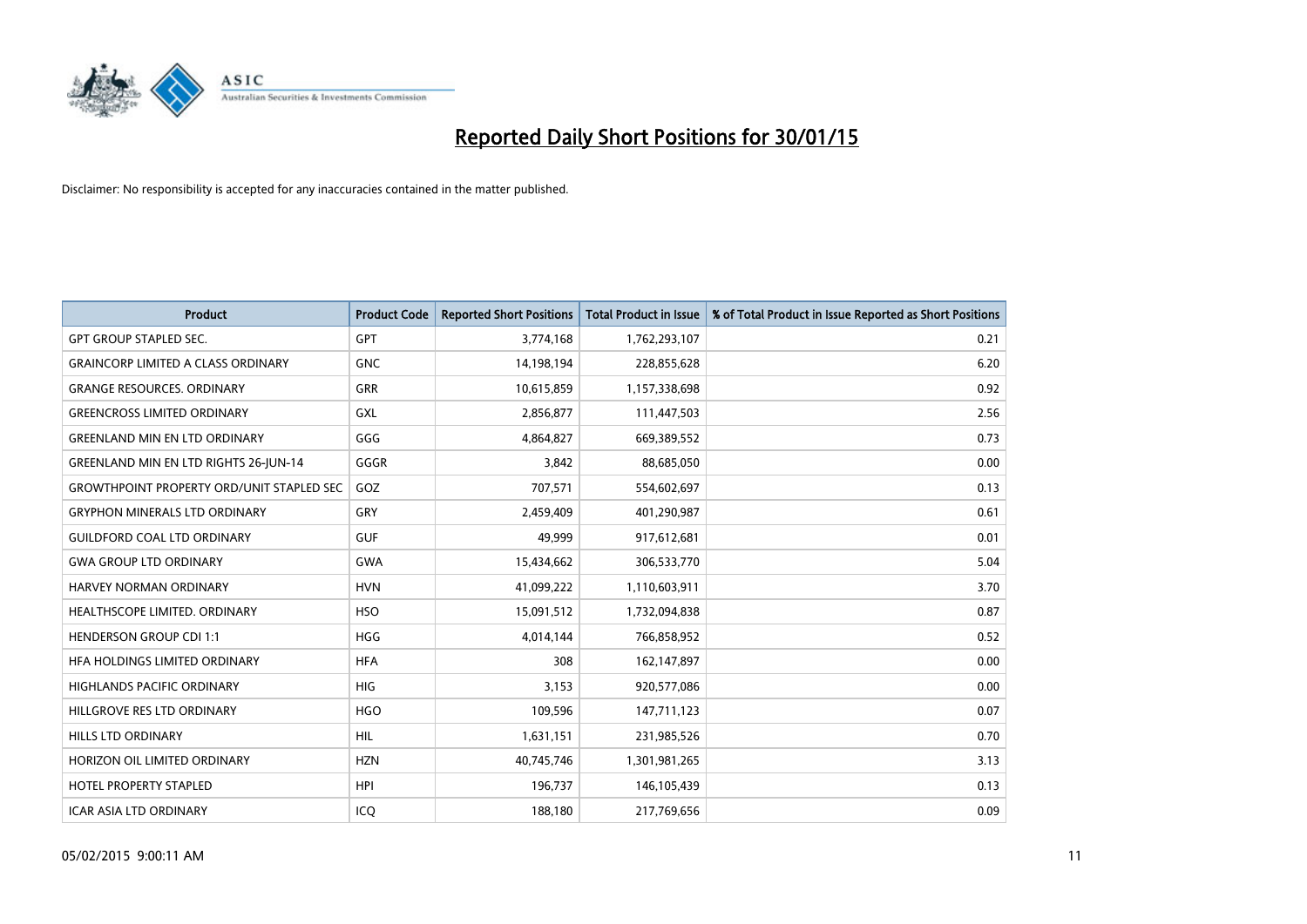

| <b>Product</b>                                | <b>Product Code</b> | <b>Reported Short Positions</b> | <b>Total Product in Issue</b> | % of Total Product in Issue Reported as Short Positions |
|-----------------------------------------------|---------------------|---------------------------------|-------------------------------|---------------------------------------------------------|
| <b>ICON ENERGY LIMITED ORDINARY</b>           | <b>ICN</b>          | 100,000                         | 618,717,503                   | 0.02                                                    |
| <b>IINET LIMITED ORDINARY</b>                 | <b>IIN</b>          | 7,864,933                       | 162,163,526                   | 4.85                                                    |
| <b>ILUKA RESOURCES ORDINARY</b>               | ILU                 | 24,693,560                      | 418,700,517                   | 5.90                                                    |
| <b>IMDEX LIMITED ORDINARY</b>                 | <b>IMD</b>          | 1,648,139                       | 216,203,136                   | 0.76                                                    |
| IMF BENTHAM LTD ORDINARY                      | <b>IMF</b>          | 4,419,278                       | 166,580,957                   | 2.65                                                    |
| <b>INCITEC PIVOT ORDINARY</b>                 | IPL                 | 30,465,737                      | 1,675,621,466                 | 1.82                                                    |
| <b>INDEPENDENCE GROUP ORDINARY</b>            | <b>IGO</b>          | 1,721,278                       | 234,256,573                   | 0.73                                                    |
| INDOPHIL RESOURCES ORDINARY                   | <b>IRN</b>          | 363,162                         | 1,203,146,194                 | 0.03                                                    |
| <b>INDUSTRIA REIT STAPLED</b>                 | <b>IDR</b>          | 650,268                         | 125,000,001                   | 0.52                                                    |
| <b>INFIGEN ENERGY STAPLED SECURITIES</b>      | IFN                 | 3,176,790                       | 767,887,581                   | 0.41                                                    |
| <b>INFOMEDIA LTD ORDINARY</b>                 | IFM                 | 725,218                         | 307,127,687                   | 0.24                                                    |
| <b>INGENIA GROUP STAPLED SECURITIES</b>       | <b>INA</b>          | 10,682,257                      | 878,851,910                   | 1.22                                                    |
| <b>INSURANCE AUSTRALIA ORDINARY</b>           | IAG                 | 8,422,507                       | 2,341,618,048                 | 0.36                                                    |
| <b>INTREPID MINES ORDINARY</b>                | <b>IAU</b>          | 723,866                         | 369,869,196                   | 0.20                                                    |
| INTUERI EDU GRP LTD ORDINARY                  | IQE                 | 152                             | 100,000,000                   | 0.00                                                    |
| <b>INVESTA OFFICE FUND STAPLED SECURITIES</b> | <b>IOF</b>          | 776,003                         | 614,047,458                   | 0.13                                                    |
| <b>INVOCARE LIMITED ORDINARY</b>              | <b>IVC</b>          | 4,259,405                       | 110,030,298                   | 3.87                                                    |
| <b>IOOF HOLDINGS LTD ORDINARY</b>             | IFL                 | 14,230,662                      | 300,133,752                   | 4.74                                                    |
| <b>IPH LIMITED ORDINARY</b>                   | <b>IPH</b>          | 568,535                         | 157,559,499                   | 0.36                                                    |
| <b>IPROPERTY GROUP LTD ORDINARY</b>           | <b>IPP</b>          | 3,747,762                       | 186,703,204                   | 2.01                                                    |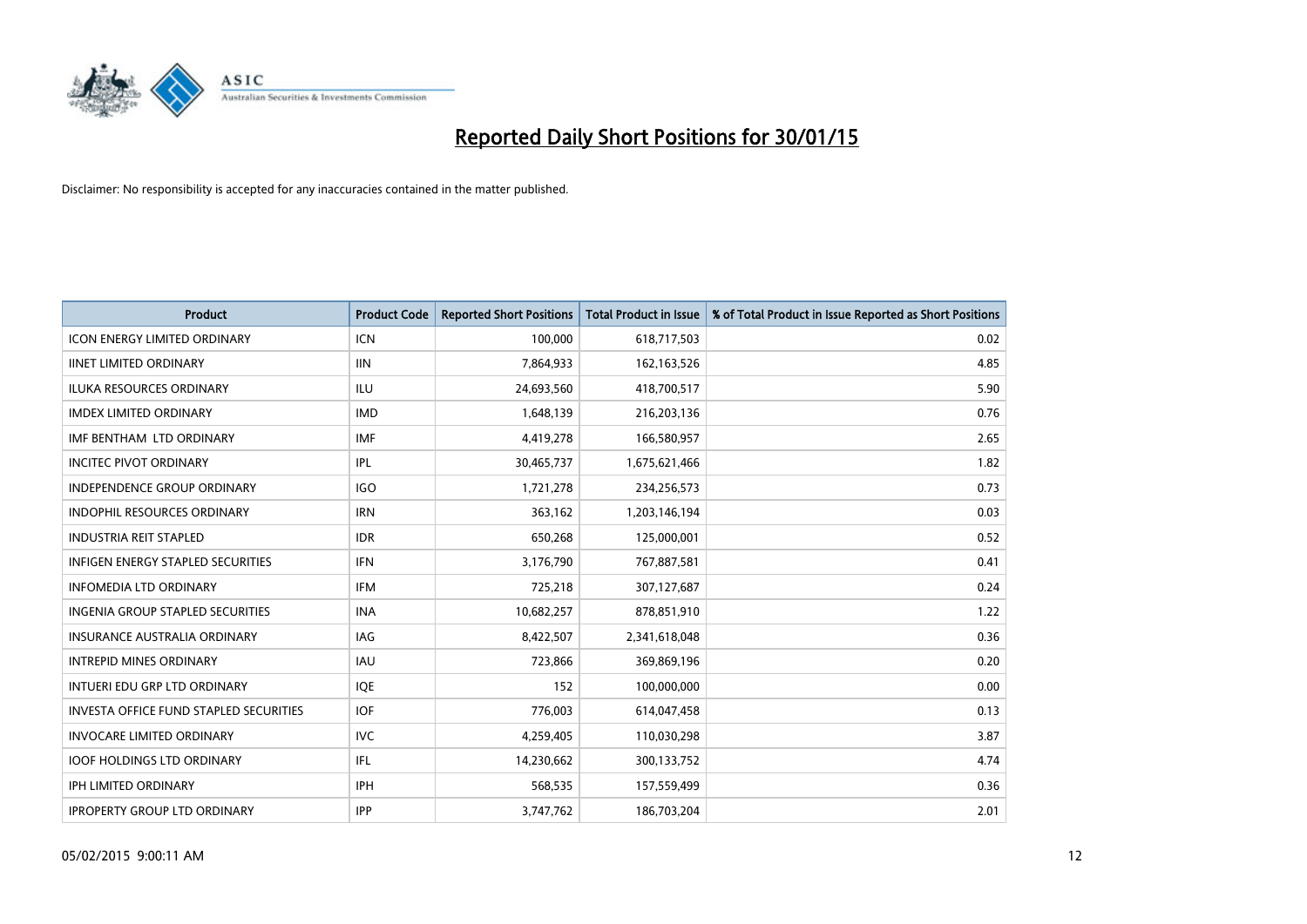

| Product                                         | <b>Product Code</b> | <b>Reported Short Positions</b> | <b>Total Product in Issue</b> | % of Total Product in Issue Reported as Short Positions |
|-------------------------------------------------|---------------------|---------------------------------|-------------------------------|---------------------------------------------------------|
| <b>IRESS LIMITED ORDINARY</b>                   | <b>IRE</b>          | 6,494,356                       | 159,097,319                   | 4.08                                                    |
| <b>ISELECT LTD ORDINARY</b>                     | <b>ISU</b>          | 1,587,811                       | 261,489,894                   | 0.61                                                    |
| <b>ISENTIA GROUP LTD ORDINARY</b>               | <b>ISD</b>          | 518,880                         | 200,000,001                   | 0.26                                                    |
| <b>ISENTRIC LTD. ORDINARY</b>                   | ICU                 | 39,829                          | 87,250,949                    | 0.05                                                    |
| <b>JAMES HARDIE INDUST CHESS DEPOSITARY INT</b> | <b>IHX</b>          | 10,577,658                      | 445,256,278                   | 2.38                                                    |
| JAPARA HEALTHCARE LT ORDINARY                   | <b>IHC</b>          | 16,630,539                      | 263,046,592                   | 6.32                                                    |
| <b>JB HI-FI LIMITED ORDINARY</b>                | <b>JBH</b>          | 10,028,890                      | 98,950,309                    | 10.14                                                   |
| KAROON GAS AUSTRALIA ORDINARY                   | <b>KAR</b>          | 22,154,612                      | 246,608,239                   | 8.98                                                    |
| KATHMANDU HOLD LTD ORDINARY                     | <b>KMD</b>          | 6,899,902                       | 201,484,583                   | 3.42                                                    |
| <b>KBL MINING LIMITED ORDINARY</b>              | <b>KBL</b>          | 1,820                           | 396,535,629                   | 0.00                                                    |
| KINGSGATE CONSOLID. ORDINARY                    | <b>KCN</b>          | 20,082,836                      | 223,584,937                   | 8.98                                                    |
| KINGSROSE MINING LTD ORDINARY                   | <b>KRM</b>          | 414,490                         | 358,611,493                   | 0.12                                                    |
| <b>KOGI IRON LTD ORDINARY</b>                   | <b>KFE</b>          | 654,562                         | 376,669,836                   | 0.17                                                    |
| LEIGHTON HOLDINGS ORDINARY                      | LEI                 | 6,190,646                       | 338,503,563                   | 1.83                                                    |
| LEND LEASE GROUP UNIT/ORD STAPLED               | LLC                 | 2,236,538                       | 579,596,726                   | 0.39                                                    |
| LIFESTYLE COMMUNIT, ORDINARY                    | LIC                 | 25,000                          | 101,220,131                   | 0.02                                                    |
| LIQUEFIED NATURAL ORDINARY                      | <b>LNG</b>          | 15,342,580                      | 462,643,201                   | 3.32                                                    |
| <b>LOGICAMMS LIMITED ORDINARY</b>               | <b>LCM</b>          | 16.920                          | 71,178,179                    | 0.02                                                    |
| LONESTAR RESO LTD ORDINARY                      | <b>LNR</b>          | 111,756                         | 752,187,211                   | 0.01                                                    |
| LYNAS CORPORATION ORDINARY                      | <b>LYC</b>          | 83,637,367                      | 3,370,956,016                 | 2.48                                                    |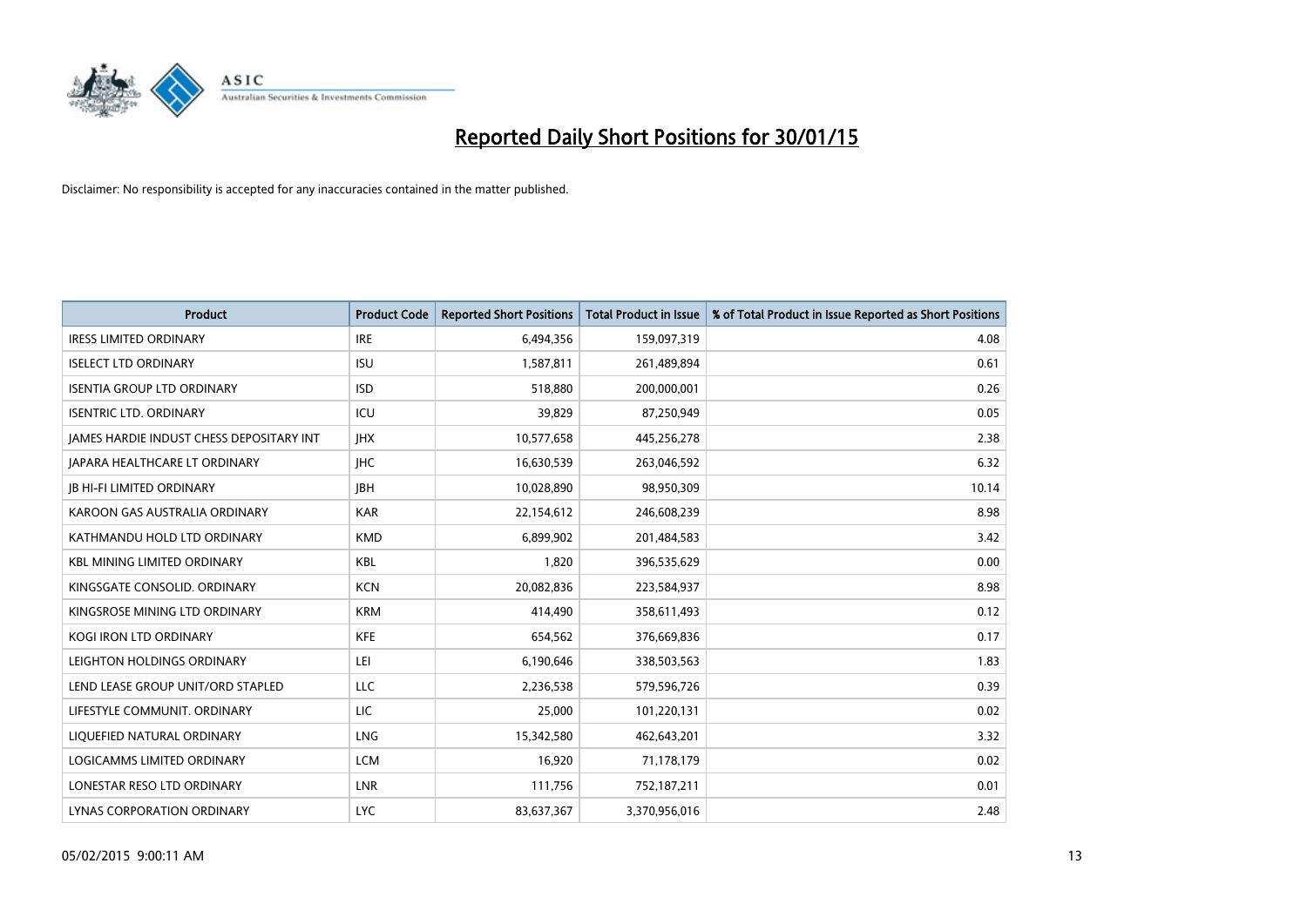

| <b>Product</b>                        | <b>Product Code</b> | <b>Reported Short Positions</b> | <b>Total Product in Issue</b> | % of Total Product in Issue Reported as Short Positions |
|---------------------------------------|---------------------|---------------------------------|-------------------------------|---------------------------------------------------------|
| <b>M2 GRP LTD ORDINARY</b>            | <b>MTU</b>          | 2,694,254                       | 181,905,060                   | 1.48                                                    |
| <b>MACA LIMITED ORDINARY</b>          | <b>MLD</b>          | 899,451                         | 232,676,373                   | 0.39                                                    |
| <b>MACMAHON HOLDINGS ORDINARY</b>     | MAH                 | 813,807                         | 1,261,699,966                 | 0.06                                                    |
| MACO ATLAS ROADS GRP ORDINARY STAPLED | <b>MOA</b>          | 12,672,100                      | 511,538,852                   | 2.48                                                    |
| MACOUARIE GROUP LTD ORDINARY          | <b>MOG</b>          | 570,550                         | 324,342,024                   | 0.18                                                    |
| MAGELLAN FIN GRP LTD ORDINARY         | <b>MFG</b>          | 1,394,763                       | 159,818,691                   | 0.87                                                    |
| MANTRA GROUP LTD ORDINARY             | <b>MTR</b>          | 4,372,850                       | 249,471,229                   | 1.75                                                    |
| MATRIX C & E LTD ORDINARY             | <b>MCE</b>          | 2,546,561                       | 94,555,428                    | 2.69                                                    |
| <b>MAVERICK DRILLING ORDINARY</b>     | <b>MAD</b>          | 1,073,180                       | 545,000,115                   | 0.20                                                    |
| <b>MAXITRANS INDUSTRIES ORDINARY</b>  | <b>MXI</b>          | 13,193                          | 185,075,653                   | 0.01                                                    |
| MAYNE PHARMA LTD ORDINARY             | <b>MYX</b>          | 16,570,650                      | 593,301,190                   | 2.79                                                    |
| MCMILLAN SHAKESPEARE ORDINARY         | <b>MMS</b>          | 882,467                         | 77,525,801                    | 1.14                                                    |
| MCPHERSON'S LTD ORDINARY              | <b>MCP</b>          | 10,001                          | 96,684,407                    | 0.01                                                    |
| MEDIBANK PRIVATE LTD ORDINARY         | <b>MPL</b>          | 27,013,939                      | 2,754,003,240                 | 0.98                                                    |
| MEDUSA MINING LTD ORDINARY            | <b>MML</b>          | 10,696,235                      | 207,794,301                   | 5.15                                                    |
| MELBOURNE IT LIMITED ORDINARY         | <b>MLB</b>          | 1,000                           | 92,944,392                    | 0.00                                                    |
| MEO AUSTRALIA LTD ORDINARY            | <b>MEO</b>          | 411,000                         | 750,488,387                   | 0.05                                                    |
| MERIDIAN ENERGY INSTALMENT RECEIPTS   | <b>MEZCA</b>        | 200,000                         | 1,255,413,626                 | 0.02                                                    |
| MESOBLAST LIMITED ORDINARY            | <b>MSB</b>          | 22,473,934                      | 324,201,029                   | 6.93                                                    |
| METALS X LIMITED ORDINARY             | <b>MLX</b>          | 234,755                         | 416,010,939                   | 0.06                                                    |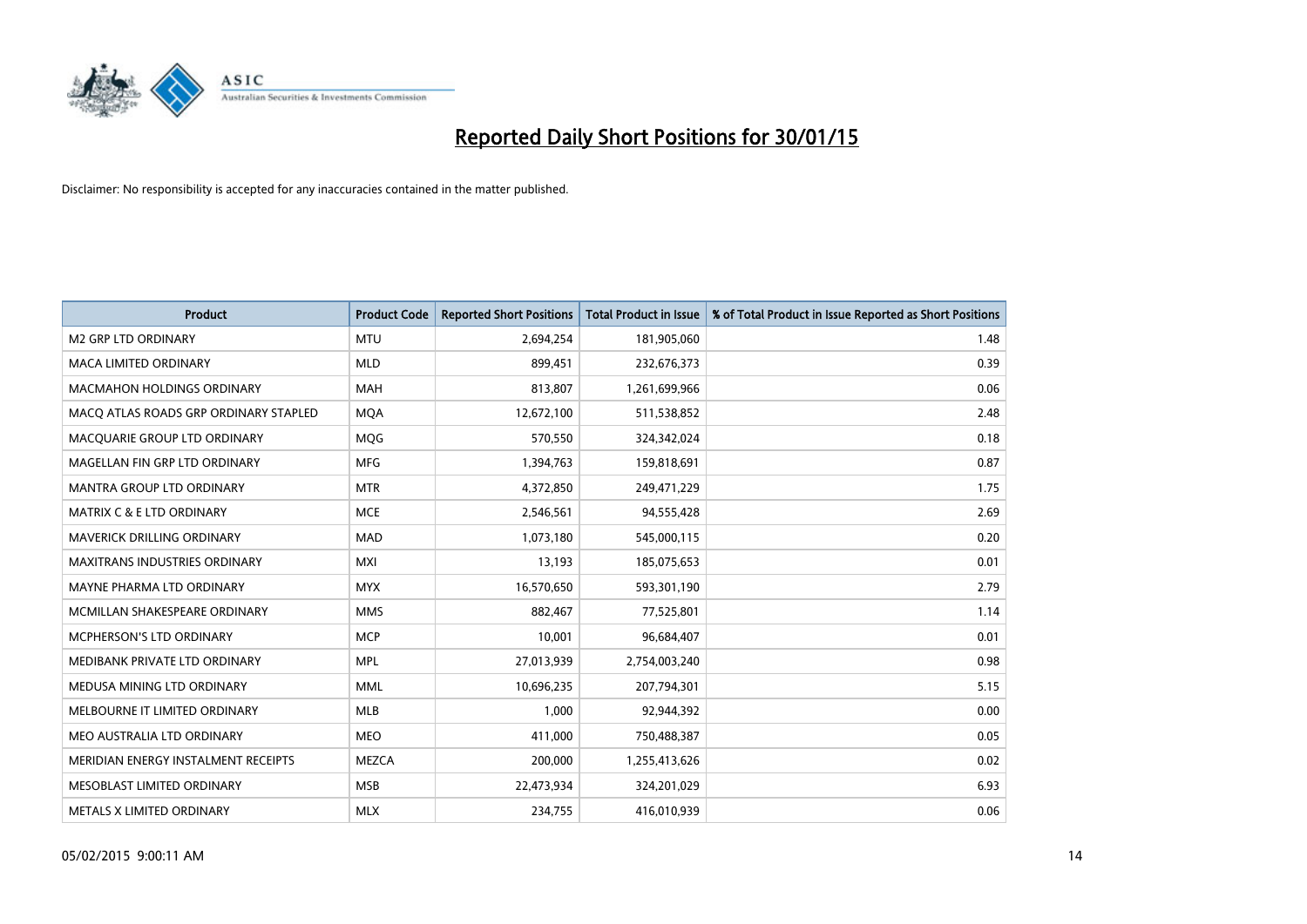

| <b>Product</b>                     | <b>Product Code</b> | <b>Reported Short Positions</b> | <b>Total Product in Issue</b> | % of Total Product in Issue Reported as Short Positions |
|------------------------------------|---------------------|---------------------------------|-------------------------------|---------------------------------------------------------|
| METCASH LIMITED ORDINARY           | <b>MTS</b>          | 129,911,790                     | 928,357,876                   | 13.99                                                   |
| METMINCO LIMITED ORDINARY          | <b>MNC</b>          | 32,000                          | 1,855,516,023                 | 0.00                                                    |
| MIGHTY RIVER POWER ORDINARY        | <b>MYT</b>          | 1,737,749                       | 1,400,012,517                 | 0.12                                                    |
| MINCOR RESOURCES NL ORDINARY       | <b>MCR</b>          | 10,686                          | 188,208,274                   | 0.01                                                    |
| MINERAL DEPOSITS ORDINARY          | <b>MDL</b>          | 907,677                         | 103,676,341                   | 0.88                                                    |
| MINERAL RESOURCES, ORDINARY        | <b>MIN</b>          | 16,919,643                      | 187,270,274                   | 9.03                                                    |
| MINT PAYMENTS LTD ORDINARY         | <b>MNW</b>          | 33,879                          | 470,635,552                   | 0.01                                                    |
| MIRABELA NICKEL LTD ORDINARY       | <b>MBN</b>          | 2,012,293                       | 929,710,216                   | 0.22                                                    |
| MIRVAC GROUP STAPLED SECURITIES    | <b>MGR</b>          | 11,073,146                      | 3,697,197,370                 | 0.30                                                    |
| <b>MMAOFFSHOR ORDINARY</b>         | <b>MRM</b>          | 24,276,165                      | 368,666,221                   | 6.58                                                    |
| MOLOPO ENERGY LTD ORDINARY         | <b>MPO</b>          | 30,833                          | 248,705,730                   | 0.01                                                    |
| <b>MONADELPHOUS GROUP ORDINARY</b> | <b>MND</b>          | 7,110,456                       | 92,998,380                    | 7.65                                                    |
| MONASH IVF GROUP LTD ORDINARY      | <b>MVF</b>          | 669,146                         | 231,081,089                   | 0.29                                                    |
| MORTGAGE CHOICE LTD ORDINARY       | <b>MOC</b>          | 17,090                          | 124,216,248                   | 0.01                                                    |
| <b>MOUNT GIBSON IRON ORDINARY</b>  | <b>MGX</b>          | 77,863,285                      | 1,090,805,085                 | 7.14                                                    |
| MULTIPLEX SITES SITES              | <b>MXUPA</b>        | 2,133                           | 4,500,000                     | 0.05                                                    |
| MYER HOLDINGS LTD ORDINARY         | <b>MYR</b>          | 107,632,081                     | 585,689,551                   | 18.38                                                   |
| <b>MYSTATE LIMITED ORDINARY</b>    | <b>MYS</b>          | 1,142                           | 87,283,417                    | 0.00                                                    |
| NANOSONICS LIMITED ORDINARY        | <b>NAN</b>          | 2,368,886                       | 264,362,826                   | 0.90                                                    |
| NATIONAL AUST. BANK ORDINARY       | <b>NAB</b>          | 15,318,070                      | 2,419,353,823                 | 0.63                                                    |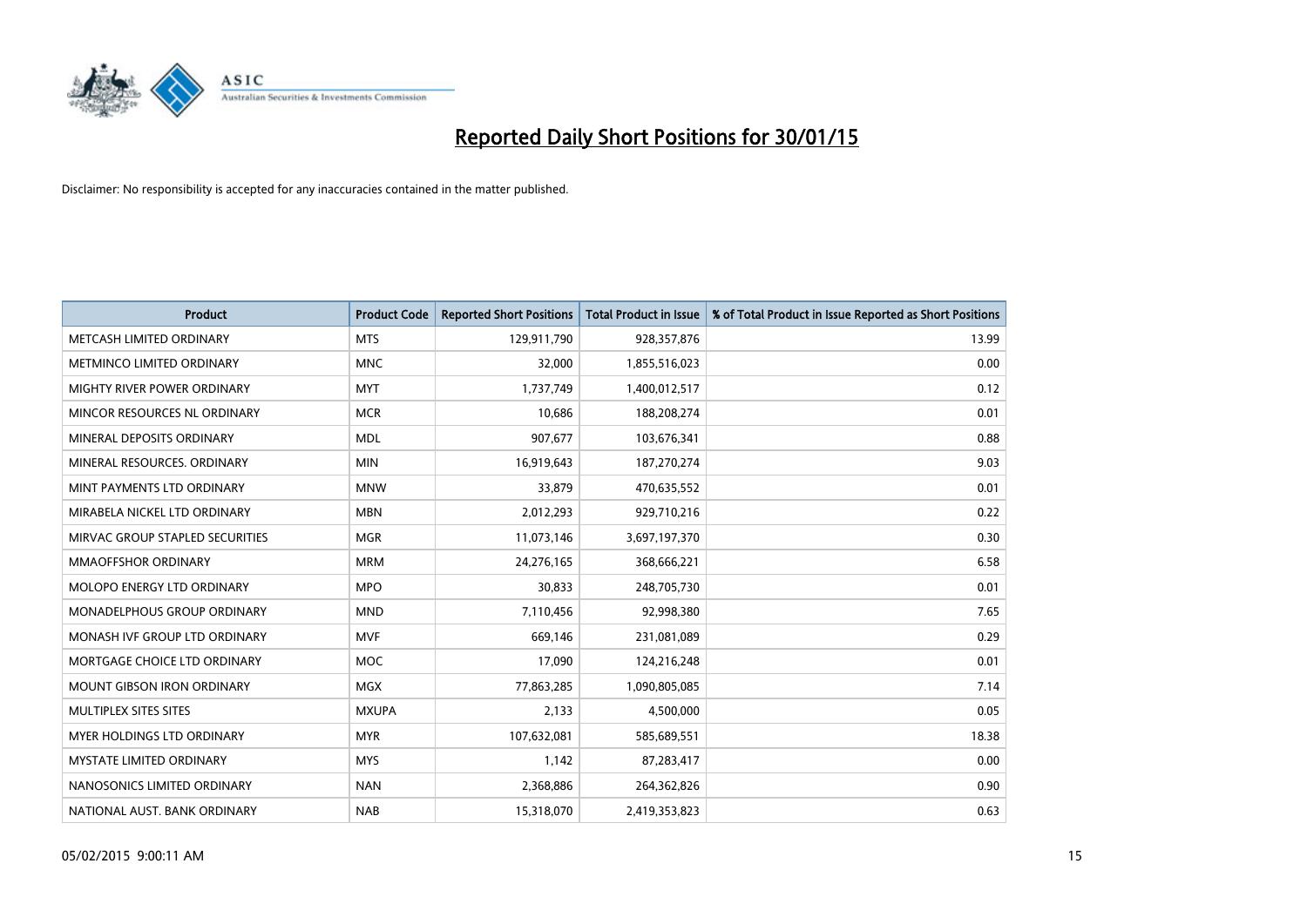

| <b>Product</b>                         | <b>Product Code</b> | <b>Reported Short Positions</b> | <b>Total Product in Issue</b> | % of Total Product in Issue Reported as Short Positions |
|----------------------------------------|---------------------|---------------------------------|-------------------------------|---------------------------------------------------------|
| NATIONAL STORAGE STAPLED               | <b>NSR</b>          | 1,243,593                       | 295,631,660                   | 0.42                                                    |
| NAVITAS LIMITED ORDINARY               | <b>NVT</b>          | 3,330,977                       | 376,037,813                   | 0.89                                                    |
| NEARMAP LTD ORDINARY                   | <b>NEA</b>          | 2,278,518                       | 348,196,101                   | 0.65                                                    |
| NEOMETALS LTD ORDINARY                 | <b>NMT</b>          | 1,014                           | 499,453,895                   | 0.00                                                    |
| NEON ENERGY LIMITED ORDINARY           | <b>NEN</b>          | 13,245                          | 553,037,848                   | 0.00                                                    |
| NEW HOPE CORPORATION ORDINARY          | <b>NHC</b>          | 1,210,342                       | 830,999,449                   | 0.15                                                    |
| NEWCREST MINING ORDINARY               | <b>NCM</b>          | 8,113,252                       | 766,510,971                   | 1.06                                                    |
| NEWS CORP A NON-VOTING CDI             | <b>NWSLV</b>        | 335                             | 2,617,304                     | 0.01                                                    |
| NEWS CORP B VOTING CDI                 | <b>NWS</b>          | 2,748,125                       | 38,302,911                    | 7.17                                                    |
| NEWSAT LIMITED ORDINARY                | <b>NWT</b>          | 6,355,128                       | 643,574,841                   | 0.99                                                    |
| NEXTDC LIMITED ORDINARY                | <b>NXT</b>          | 18,649,213                      | 193,154,486                   | 9.66                                                    |
| NEXUS ENERGY LIMITED ORDINARY          | <b>NXS</b>          | 58,176                          | 1,330,219,459                 | 0.00                                                    |
| NIB HOLDINGS LIMITED ORDINARY          | <b>NHF</b>          | 206,349                         | 439,004,182                   | 0.05                                                    |
| NINE ENTERTAINMENT ORDINARY            | <b>NEC</b>          | 17,684,663                      | 940,295,023                   | 1.88                                                    |
| NOBLE MINERAL RES ORDINARY             | <b>NMG</b>          | 2,365,726                       | 666,397,952                   | 0.36                                                    |
| NORTHERN IRON LTD ORDINARY             | <b>NFE</b>          | 11,392                          | 484,405,314                   | 0.00                                                    |
| NORTHERN STAR ORDINARY                 | <b>NST</b>          | 11,867,625                      | 592,256,718                   | 2.00                                                    |
| NOVION PROPERTY GRP STAPLED SECURITIES | <b>NVN</b>          | 27,923,445                      | 3,050,627,717                 | 0.92                                                    |
| NRW HOLDINGS LIMITED ORDINARY          | <b>NWH</b>          | 15,853,599                      | 278,888,011                   | 5.68                                                    |
| NUFARM LIMITED ORDINARY                | <b>NUF</b>          | 9,342,144                       | 264,948,132                   | 3.53                                                    |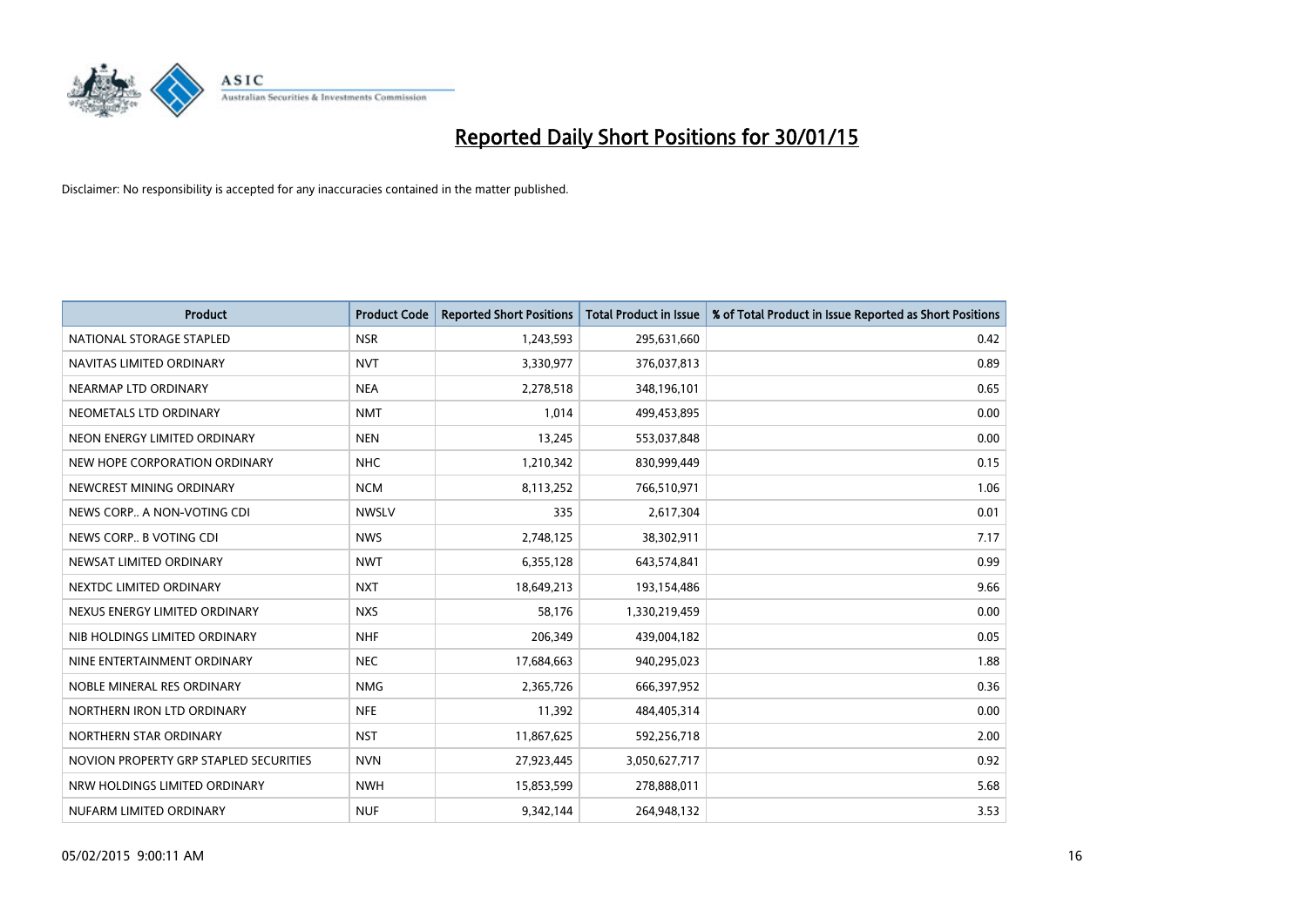

| <b>Product</b>                        | <b>Product Code</b> | <b>Reported Short Positions</b> | <b>Total Product in Issue</b> | % of Total Product in Issue Reported as Short Positions |
|---------------------------------------|---------------------|---------------------------------|-------------------------------|---------------------------------------------------------|
| NUPLEX INDUSTRIES ORDINARY            | <b>NPX</b>          | 1,000                           | 198,125,827                   | 0.00                                                    |
| OCEANAGOLD CORP. CHESS DEPOSITARY INT | <b>OGC</b>          | 495,932                         | 301,520,186                   | 0.16                                                    |
| OIL SEARCH LTD ORDINARY               | OSH                 | 25,706,724                      | 1,522,692,587                 | 1.69                                                    |
| OM HOLDINGS LIMITED ORDINARY          | OMH                 | 58,082                          | 733,423,337                   | 0.01                                                    |
| OOH!MEDIA LIMITED ORDINARY            | OML                 | 617,955                         | 149,882,534                   | 0.41                                                    |
| ORICA LIMITED ORDINARY                | ORI                 | 26,588,647                      | 372,743,291                   | 7.13                                                    |
| ORIGIN ENERGY ORDINARY                | <b>ORG</b>          | 12,726,139                      | 1,106,310,149                 | 1.15                                                    |
| OROCOBRE LIMITED ORDINARY             | <b>ORE</b>          | 3,090,909                       | 132,041,911                   | 2.34                                                    |
| ORORA LIMITED ORDINARY                | <b>ORA</b>          | 1,786,201                       | 1,206,684,923                 | 0.15                                                    |
| OROTONGROUP LIMITED ORDINARY          | ORL                 | 79,041                          | 40,880,902                    | 0.19                                                    |
| OZ MINERALS ORDINARY                  | OZL                 | 5,359,437                       | 303,470,022                   | 1.77                                                    |
| <b>OZFOREX GROUP LTD ORDINARY</b>     | <b>OFX</b>          | 9,554,218                       | 240,000,000                   | 3.98                                                    |
| PACIFIC BRANDS ORDINARY               | <b>PBG</b>          | 86,943,339                      | 917,226,291                   | 9.48                                                    |
| PACT GROUP HLDGS LTD ORDINARY         | <b>PGH</b>          | 1,475,027                       | 294,145,019                   | 0.50                                                    |
| PALADIN ENERGY LTD ORDINARY           | <b>PDN</b>          | 75,742,660                      | 1,666,927,668                 | 4.54                                                    |
| PANAUST LIMITED ORDINARY              | <b>PNA</b>          | 3,099,533                       | 637,071,326                   | 0.49                                                    |
| PANORAMIC RESOURCES ORDINARY          | PAN                 | 1,231,286                       | 321,424,015                   | 0.38                                                    |
| PANTERRA GOLD LTD ORDINARY            | PGI                 | 1                               | 847,615,609                   | 0.00                                                    |
| PAPERLINX LIMITED ORDINARY            | <b>PPX</b>          | 57,743                          | 665, 181, 261                 | 0.01                                                    |
| PATTIES FOODS LTD ORDINARY            | PFL                 | 7,867                           | 139,234,153                   | 0.01                                                    |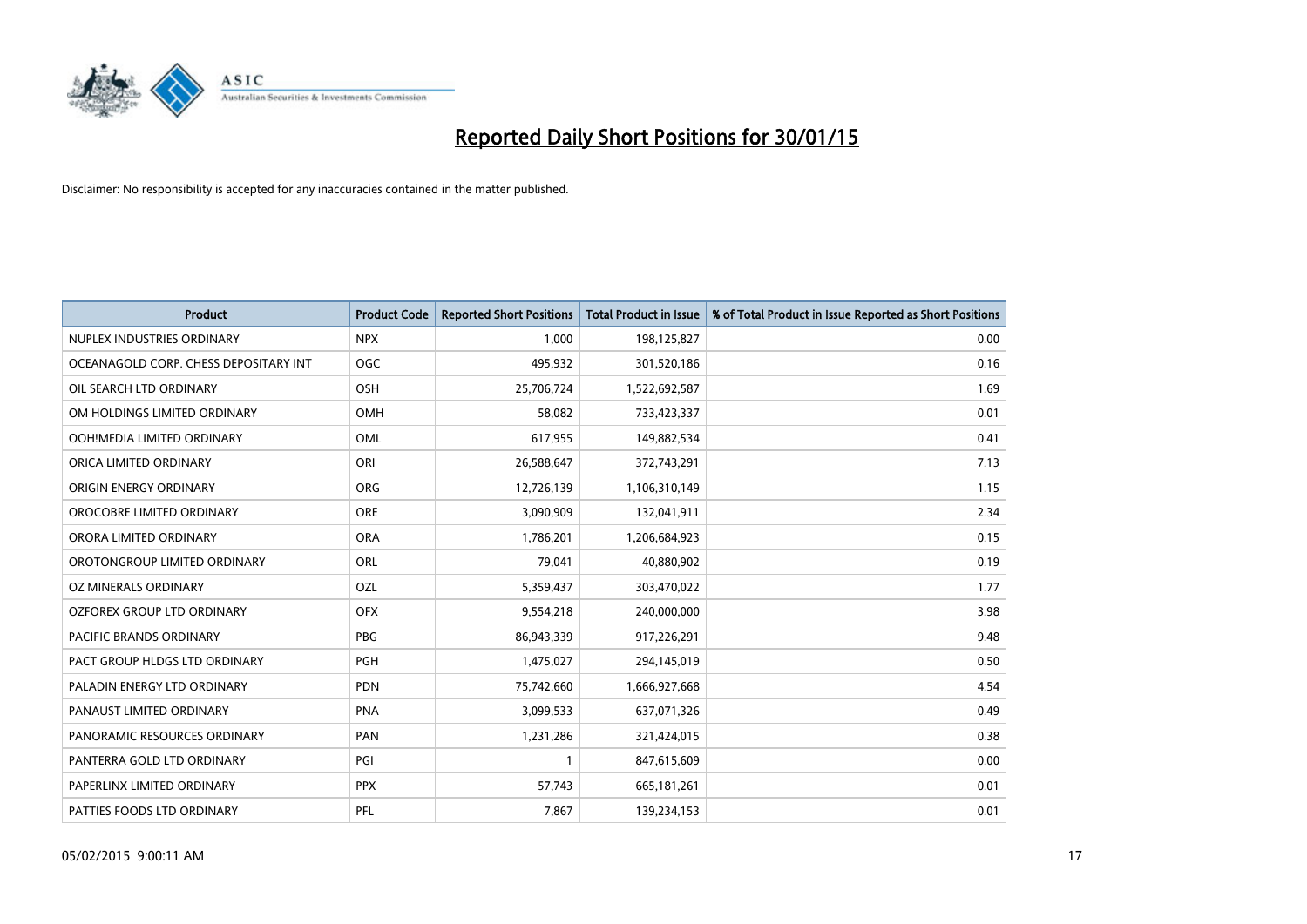

| <b>Product</b>                 | <b>Product Code</b> | <b>Reported Short Positions</b> | <b>Total Product in Issue</b> | % of Total Product in Issue Reported as Short Positions |
|--------------------------------|---------------------|---------------------------------|-------------------------------|---------------------------------------------------------|
| PEET LIMITED ORDINARY          | <b>PPC</b>          | 27,137                          | 484,853,684                   | 0.01                                                    |
| PERPETUAL EQUITY LTD ORDINARY  | <b>PIC</b>          | 1.087                           | 250,678,778                   | 0.00                                                    |
| PERPETUAL LIMITED ORDINARY     | PPT                 | 1,216,045                       | 46,574,426                    | 2.61                                                    |
| PERSEUS MINING LTD ORDINARY    | PRU                 | 16,227,222                      | 526,656,401                   | 3.08                                                    |
| PHARMAXIS LTD ORDINARY         | <b>PXS</b>          | 8,777                           | 310,621,349                   | 0.00                                                    |
| PHOSPHAGENICS LTD. ORDINARY    | POH                 | 250,000                         | 1,261,965,957                 | 0.02                                                    |
| PLATINUM ASSET ORDINARY        | <b>PTM</b>          | 1,520,985                       | 581,895,380                   | 0.26                                                    |
| PLATINUM AUSTRALIA ORDINARY    | PLA                 | 836,127                         | 504,968,043                   | 0.17                                                    |
| PLATINUM CAPITAL LTD ORDINARY  | <b>PMC</b>          | 1,742                           | 232,190,254                   | 0.00                                                    |
| PMP LIMITED ORDINARY           | <b>PMP</b>          | 27,581                          | 323,781,124                   | 0.01                                                    |
| POSEIDON NICK LTD ORDINARY     | <b>POS</b>          | 1,903,830                       | 683,588,322                   | 0.28                                                    |
| PRANA BIOTECHNOLOGY ORDINARY   | <b>PBT</b>          | 2,500,515                       | 488,936,960                   | 0.51                                                    |
| PREMIER INVESTMENTS ORDINARY   | <b>PMV</b>          | 1,029,342                       | 155,900,075                   | 0.66                                                    |
| PRIMARY HEALTH CARE ORDINARY   | <b>PRY</b>          | 39,757,284                      | 512,130,550                   | 7.76                                                    |
| PRIME MEDIA GRP LTD ORDINARY   | <b>PRT</b>          | 1,176,444                       | 366,330,303                   | 0.32                                                    |
| PROGRAMMED ORDINARY            | <b>PRG</b>          | 277,704                         | 118,651,911                   | 0.23                                                    |
| PROMESA LIMITED ORDINARY       | <b>PRA</b>          | 1,848,713                       | 384,412,465                   | 0.48                                                    |
| PURA VIDA ENERGY NL ORDINARY   | <b>PVD</b>          | 112,211                         | 132,730,698                   | 0.08                                                    |
| <b>QANTAS AIRWAYS ORDINARY</b> | QAN                 | 1,272,471                       | 2,196,330,250                 | 0.06                                                    |
| OBE INSURANCE GROUP ORDINARY   | <b>OBE</b>          | 14,337,376                      | 1,364,945,301                 | 1.05                                                    |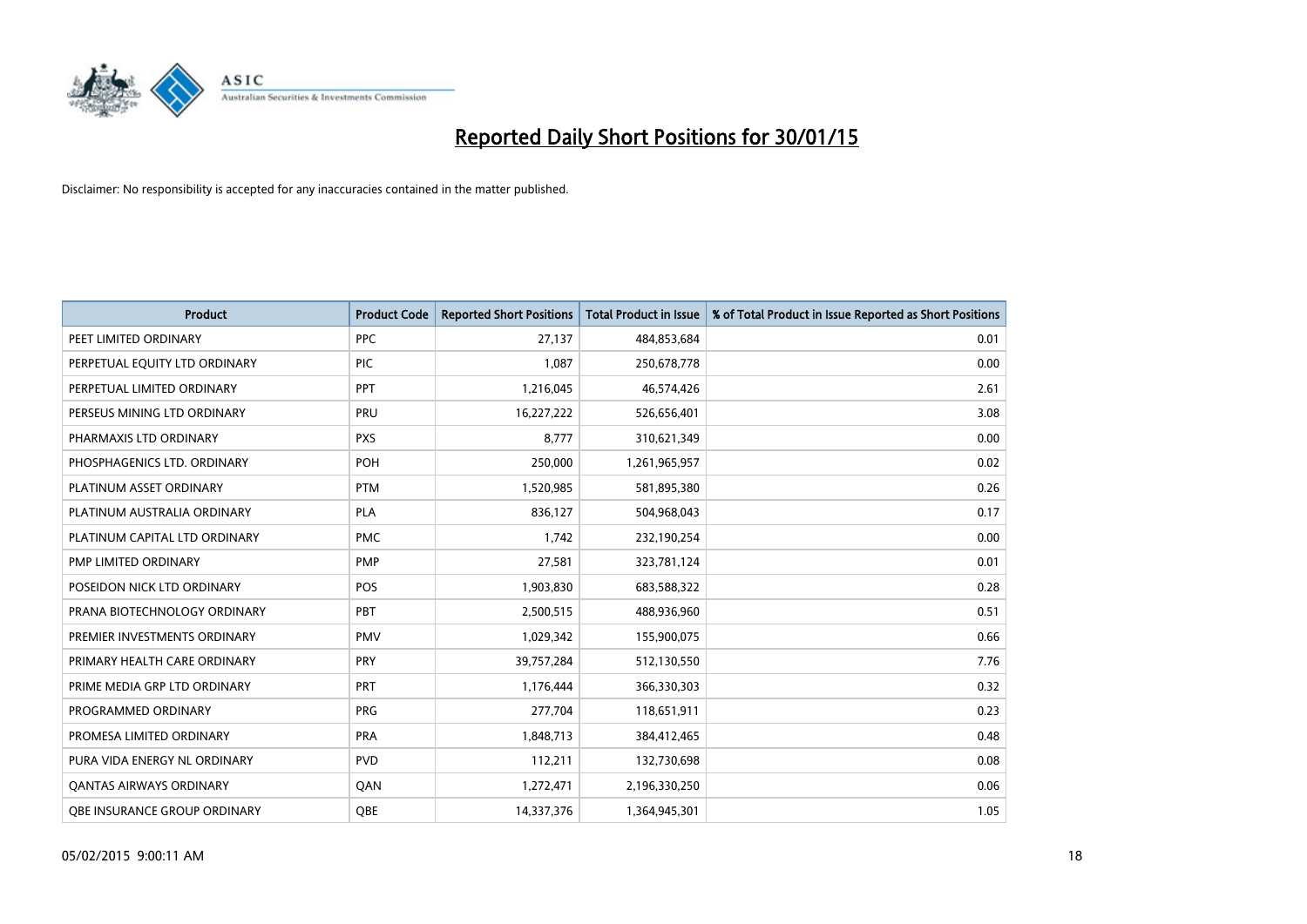

| <b>Product</b>                      | <b>Product Code</b> | <b>Reported Short Positions</b> | Total Product in Issue | % of Total Product in Issue Reported as Short Positions |
|-------------------------------------|---------------------|---------------------------------|------------------------|---------------------------------------------------------|
| <b>QUBE HOLDINGS LTD ORDINARY</b>   | <b>QUB</b>          | 3,879,776                       | 1,054,428,076          | 0.37                                                    |
| RAMSAY HEALTH CARE ORDINARY         | <b>RHC</b>          | 475,440                         | 202,081,252            | 0.24                                                    |
| <b>RCG CORPORATION LTD ORDINARY</b> | <b>RCG</b>          | 292,391                         | 268,408,625            | 0.11                                                    |
| <b>RCR TOMLINSON ORDINARY</b>       | <b>RCR</b>          | 836,413                         | 138,745,453            | 0.60                                                    |
| <b>REA GROUP ORDINARY</b>           | <b>REA</b>          | 2,267,902                       | 131,714,699            | 1.72                                                    |
| RECALL HOLDINGS LTD ORDINARY        | <b>REC</b>          | 545,042                         | 313,674,711            | 0.17                                                    |
| <b>RECKON LIMITED ORDINARY</b>      | <b>RKN</b>          | 1,471,068                       | 112,084,762            | 1.31                                                    |
| <b>RED 5 LIMITED ORDINARY</b>       | <b>RED</b>          | 174,740                         | 759,451,008            | 0.02                                                    |
| <b>RED FORK ENERGY ORDINARY</b>     | <b>RFE</b>          | 112,160                         | 501,051,719            | 0.02                                                    |
| REDBANK ENERGY LTD ORDINARY         | <b>AEI</b>          | 13                              | 786,287                | 0.00                                                    |
| REGIONAL EXPRESS ORDINARY           | <b>REX</b>          | 39,210                          | 110,154,375            | 0.04                                                    |
| REGIS HEALTHCARE LTD ORDINARY       | <b>REG</b>          | 1,997,373                       | 300,345,797            | 0.67                                                    |
| REGIS RESOURCES ORDINARY            | <b>RRL</b>          | 36,153,091                      | 499,781,595            | 7.23                                                    |
| RESMED INC CDI 10:1                 | <b>RMD</b>          | 7,165,291                       | 1,397,522,030          | 0.51                                                    |
| RESOLUTE MINING ORDINARY            | <b>RSG</b>          | 3,825,050                       | 641,189,223            | 0.60                                                    |
| <b>RESOURCE GENERATION ORDINARY</b> | <b>RES</b>          | 1,220                           | 581,380,338            | 0.00                                                    |
| RETAIL FOOD GROUP ORDINARY          | <b>RFG</b>          | 4,820,660                       | 159,386,728            | 3.02                                                    |
| REX MINERALS LIMITED ORDINARY       | <b>RXM</b>          | 938,031                         | 220,519,784            | 0.43                                                    |
| RIO TINTO LIMITED ORDINARY          | <b>RIO</b>          | 3,893,681                       | 435,758,720            | 0.89                                                    |
| ROC OIL COMPANY ORDINARY            | <b>ROC</b>          | 366,509                         | 687,618,400            | 0.05                                                    |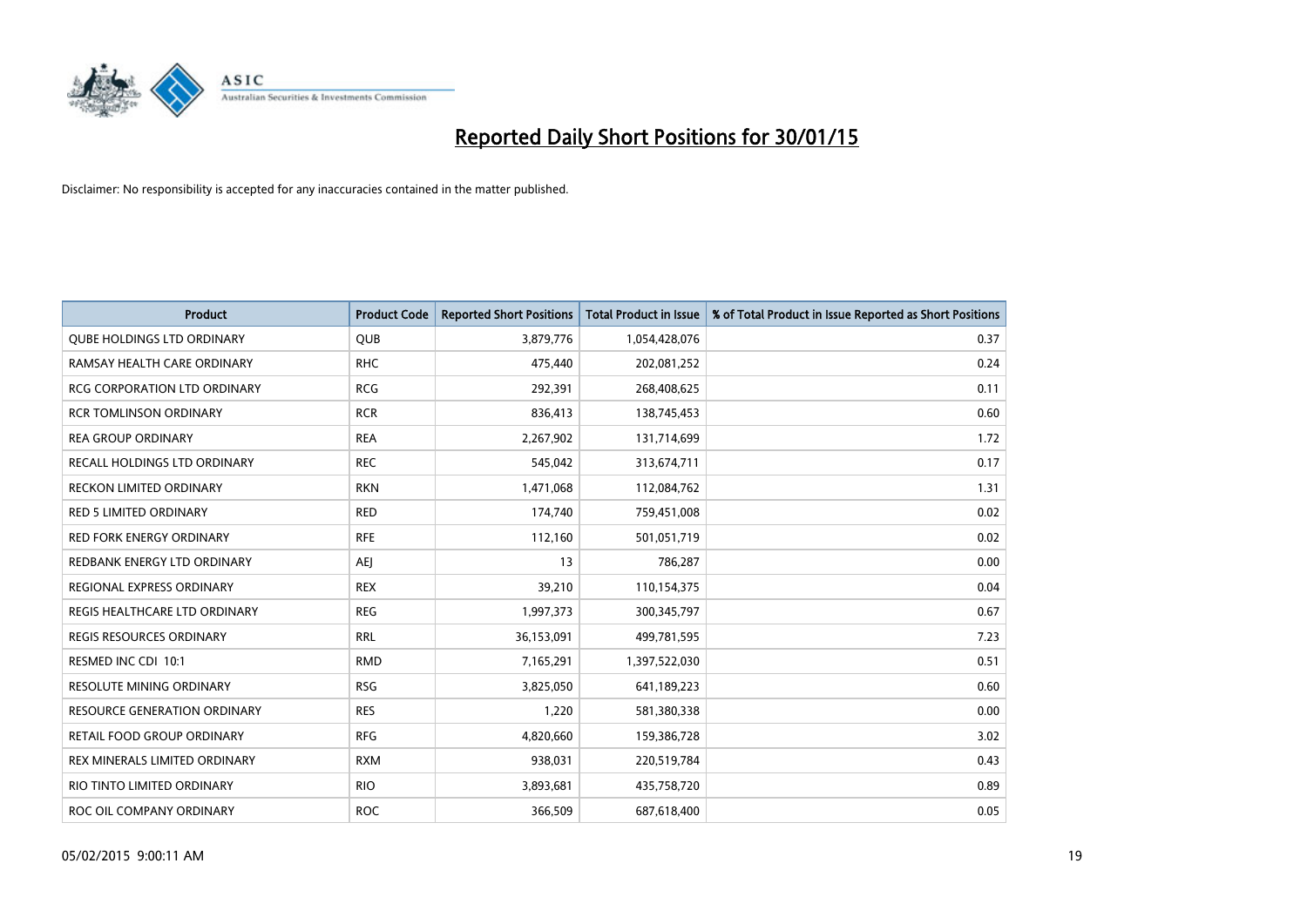

| <b>Product</b>                               | <b>Product Code</b> | <b>Reported Short Positions</b> | <b>Total Product in Issue</b> | % of Total Product in Issue Reported as Short Positions |
|----------------------------------------------|---------------------|---------------------------------|-------------------------------|---------------------------------------------------------|
| <b>ROX RESOURCES ORDINARY</b>                | <b>RXL</b>          | 5,523,255                       | 849,673,095                   | 0.65                                                    |
| ROYAL WOLF HOLDINGS ORDINARY                 | <b>RWH</b>          | 191,790                         | 100,387,052                   | 0.19                                                    |
| SAI GLOBAL LIMITED ORDINARY                  | SAI                 | 724,313                         | 211,761,727                   | 0.34                                                    |
| SALMAT LIMITED ORDINARY                      | <b>SLM</b>          | 102,029                         | 159,812,799                   | 0.06                                                    |
| SANDFIRE RESOURCES ORDINARY                  | <b>SFR</b>          | 3,388,487                       | 155,950,968                   | 2.17                                                    |
| SANTOS LTD ORDINARY                          | <b>STO</b>          | 16,083,050                      | 982,307,550                   | 1.64                                                    |
| SARACEN MINERAL ORDINARY                     | <b>SAR</b>          | 2,072,759                       | 792,784,738                   | 0.26                                                    |
| <b>SCA PROPERTY GROUP STAPLED SECURITIES</b> | SCP                 | 22,997,706                      | 648,628,320                   | 3.55                                                    |
| <b>SCENTRE GRP STAPLED</b>                   | <b>SCG</b>          | 16,437,705                      | 5,324,296,678                 | 0.31                                                    |
| SEDGMAN LIMITED ORDINARY                     | <b>SDM</b>          | 1,128,550                       | 227,059,277                   | 0.50                                                    |
| SEEK LIMITED ORDINARY                        | <b>SEK</b>          | 9,668,051                       | 342,622,917                   | 2.82                                                    |
| SELECT HARVESTS ORDINARY                     | SHV                 | 1,140,813                       | 70,940,874                    | 1.61                                                    |
| SENEX ENERGY LIMITED ORDINARY                | SXY                 | 98,395,080                      | 1,149,657,377                 | 8.56                                                    |
| SERVICE STREAM ORDINARY                      | SSM                 | 30                              | 386,389,873                   | 0.00                                                    |
| SEVEN GROUP HOLDINGS ORDINARY                | <b>SVW</b>          | 9,375,669                       | 296,260,281                   | 3.16                                                    |
| SEVEN WEST MEDIA LTD ORDINARY                | SWM                 | 14,244,113                      | 999,160,872                   | 1.43                                                    |
| SEYMOUR WHYTE LTD ORDINARY                   | SWL                 | 56,343                          | 87,647,595                    | 0.06                                                    |
| SG FLEET GROUP LTD ORDINARY                  | SGF                 | 500,536                         | 242,691,826                   | 0.21                                                    |
| SHINE CORPORATE ORDINARY                     | SHI                 | 54,612                          | 172,400,081                   | 0.03                                                    |
| SIGMA PHARMACEUTICAL ORDINARY                | <b>SIP</b>          | 21,956,942                      | 1,108,086,575                 | 1.98                                                    |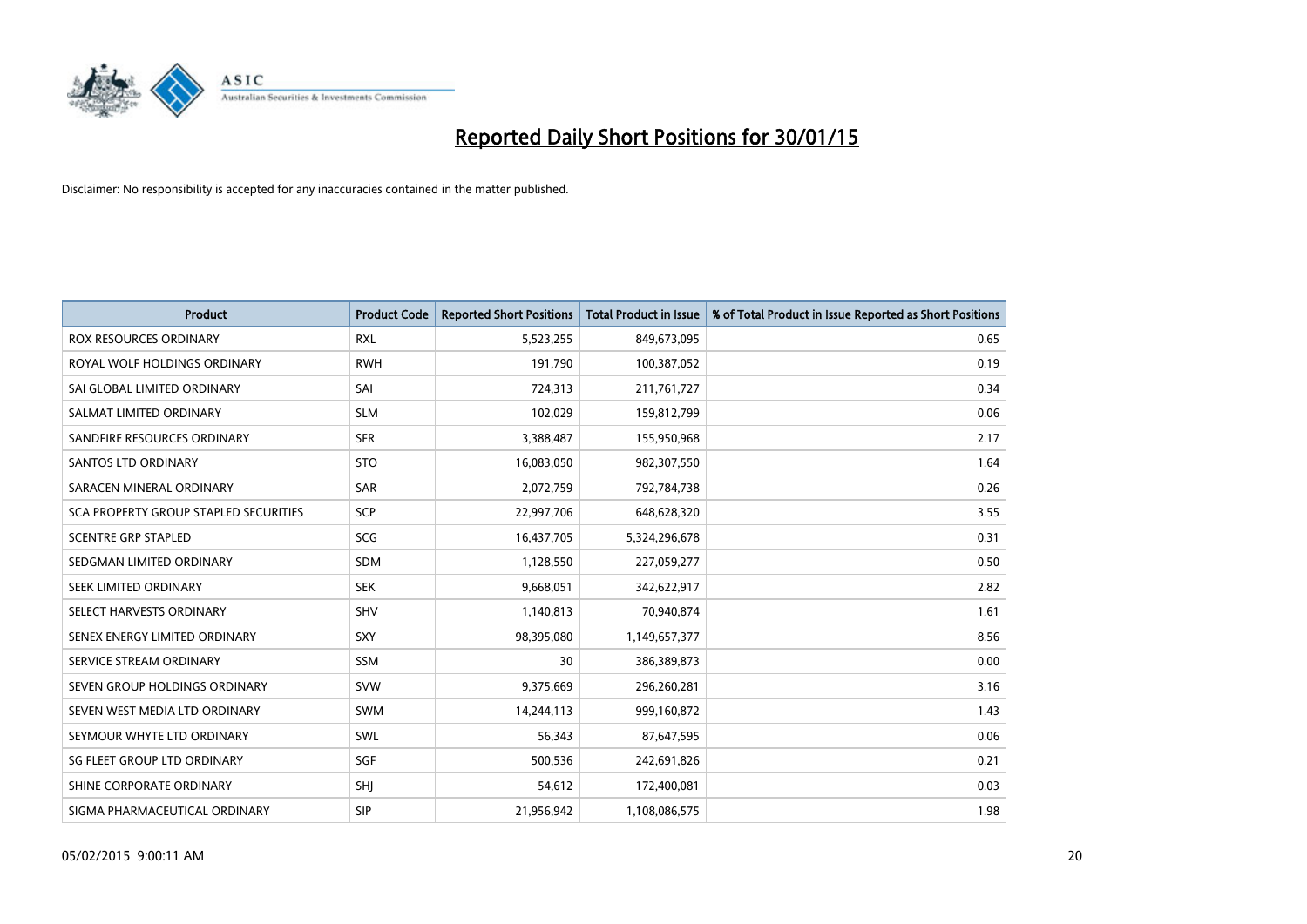

| <b>Product</b>                           | <b>Product Code</b> | <b>Reported Short Positions</b> | <b>Total Product in Issue</b> | % of Total Product in Issue Reported as Short Positions |
|------------------------------------------|---------------------|---------------------------------|-------------------------------|---------------------------------------------------------|
| SILEX SYSTEMS ORDINARY                   | <b>SLX</b>          | 7,079,366                       | 170,467,339                   | 4.15                                                    |
| SILVER CHEF LIMITED ORDINARY             | <b>SIV</b>          | 13,760                          | 29,640,865                    | 0.05                                                    |
| SILVER LAKE RESOURCE ORDINARY            | <b>SLR</b>          | 21,045,970                      | 503,233,971                   | 4.18                                                    |
| SIMONDS GRP LTD ORDINARY                 | <b>SIO</b>          | 656,557                         | 151,412,268                   | 0.43                                                    |
| SIMS METAL MGMT LTD ORDINARY             | SGM                 | 17,703,887                      | 204,696,717                   | 8.65                                                    |
| SINGAPORE TELECOMM. CHESS DEPOSITARY INT | SGT                 | 4,146,076                       | 123,654,879                   | 3.35                                                    |
| SINO GAS ENERGY ORDINARY                 | <b>SEH</b>          | 11,923,057                      | 1,544,247,358                 | 0.77                                                    |
| SIRIUS RESOURCES NL ORDINARY             | <b>SIR</b>          | 16,287,622                      | 341,438,269                   | 4.77                                                    |
| SIRTEX MEDICAL ORDINARY                  | <b>SRX</b>          | 184,021                         | 56,530,231                    | 0.33                                                    |
| SKILLED GROUP LTD ORDINARY               | <b>SKE</b>          | 4,887,685                       | 235,753,791                   | 2.07                                                    |
| SKY NETWORK ORDINARY                     | <b>SKT</b>          | 11,390,905                      | 389,139,785                   | 2.93                                                    |
| SKYCITY ENT GRP LTD ORDINARY             | <b>SKC</b>          | 8,960,137                       | 587,472,741                   | 1.53                                                    |
| <b>SLATER &amp; GORDON ORDINARY</b>      | SGH                 | 5,192,657                       | 208,695,621                   | 2.49                                                    |
| SMS MANAGEMENT, ORDINARY                 | <b>SMX</b>          | 1,559,270                       | 69,318,017                    | 2.25                                                    |
| SONIC HEALTHCARE ORDINARY                | <b>SHL</b>          | 3,204,586                       | 401,401,556                   | 0.80                                                    |
| SOUL PATTINSON (W.H) ORDINARY            | SOL                 | 22,350                          | 239,395,320                   | 0.01                                                    |
| SPARK INFRASTRUCTURE STAPLED US PROHIBT. | SKI                 | 26,063,164                      | 1,466,360,128                 | 1.78                                                    |
| SPARK NEW ZEALAND ORDINARY               | <b>SPK</b>          | 9,835,007                       | 1,834,775,347                 | 0.54                                                    |
| SPDR 200 FUND ETF UNITS                  | <b>STW</b>          | 24,538                          | 48,246,865                    | 0.05                                                    |
| SPECIALTY FASHION ORDINARY               | <b>SFH</b>          | 31,994                          | 192,236,121                   | 0.02                                                    |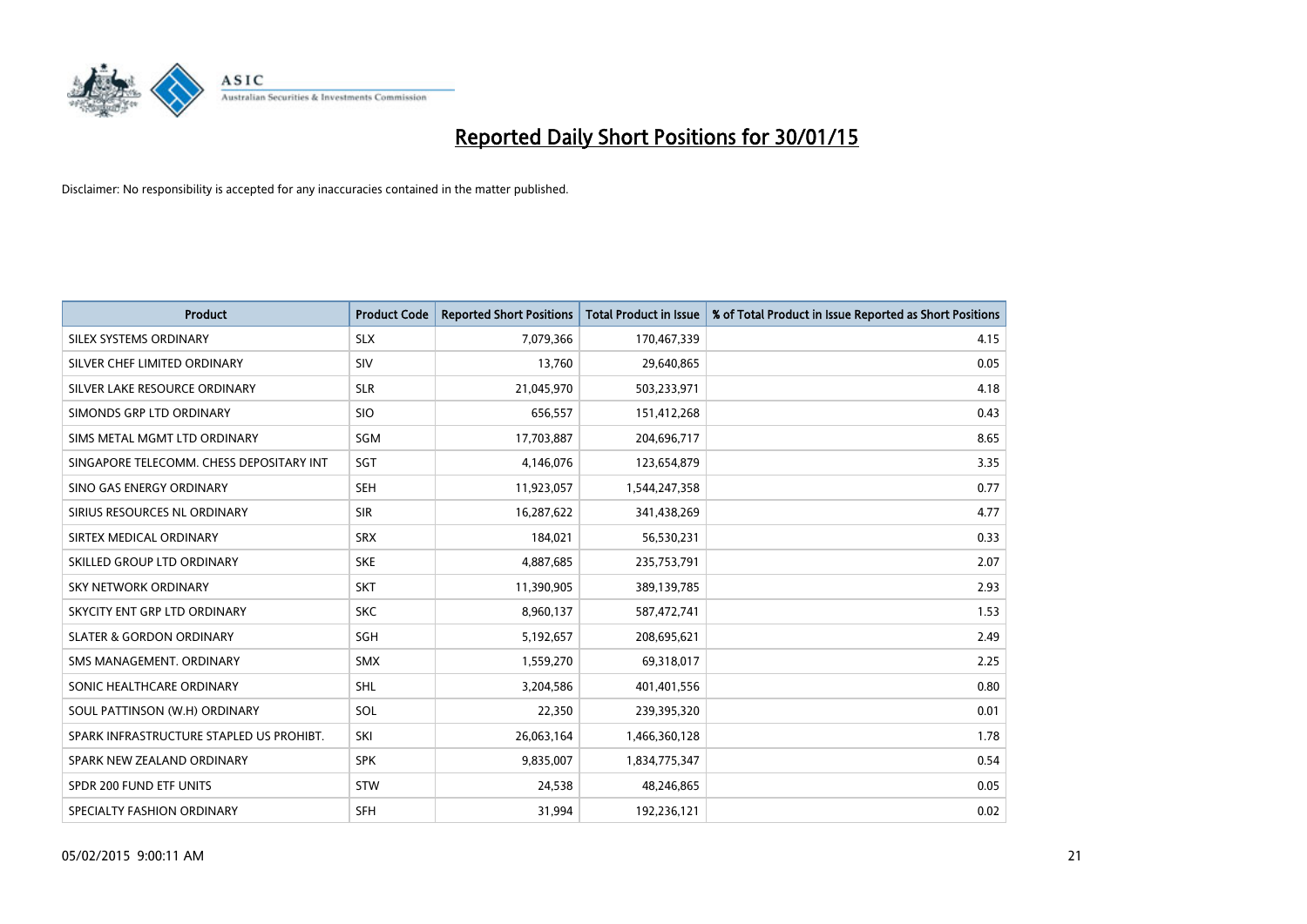

| <b>Product</b>                   | <b>Product Code</b> | <b>Reported Short Positions</b> | <b>Total Product in Issue</b> | % of Total Product in Issue Reported as Short Positions |
|----------------------------------|---------------------|---------------------------------|-------------------------------|---------------------------------------------------------|
| SPOTLESS GRP HLD LTD ORDINARY    | <b>SPO</b>          | 29,918,843                      | 1,098,290,178                 | 2.72                                                    |
| ST BARBARA LIMITED ORDINARY      | <b>SBM</b>          | 6,656,460                       | 495,102,525                   | 1.34                                                    |
| STARPHARMA HOLDINGS ORDINARY     | <b>SPL</b>          | 9,087,250                       | 319,138,501                   | 2.85                                                    |
| STEADFAST GROUP LTD ORDINARY     | <b>SDF</b>          | 17,890,493                      | 503,352,992                   | 3.55                                                    |
| STHN CROSS MEDIA ORDINARY        | <b>SXL</b>          | 36,675,356                      | 732,319,622                   | 5.01                                                    |
| STOCKLAND UNITS/ORD STAPLED      | SGP                 | 8,464,140                       | 2,348,746,744                 | 0.36                                                    |
| STRAITS RES LTD. ORDINARY        | SRO                 | 20,212                          | 1,217,730,293                 | 0.00                                                    |
| STW COMMUNICATIONS ORDINARY      | SGN                 | 7,770,810                       | 409,699,000                   | 1.90                                                    |
| SUNCORP GROUP LTD ORDINARY       | <b>SUN</b>          | 7,961,083                       | 1,286,600,980                 | 0.62                                                    |
| SUNDANCE ENERGY ORDINARY         | <b>SEA</b>          | 6,394,214                       | 549,295,839                   | 1.16                                                    |
| SUNDANCE RESOURCES ORDINARY      | SDL                 | 80,152,186                      | 3,110,250,938                 | 2.58                                                    |
| SUNLAND GROUP LTD ORDINARY       | <b>SDG</b>          | 116,222                         | 181,710,087                   | 0.06                                                    |
| SUPER RET REP LTD ORDINARY       | <b>SUL</b>          | 23,442,666                      | 197,030,571                   | 11.90                                                   |
| SWICK MINING ORDINARY            | <b>SWK</b>          | 50.000                          | 217,643,703                   | 0.02                                                    |
| SYD AIRPORT STAPLED US PROHIBIT. | <b>SYD</b>          | 28,144,153                      | 2,216,216,041                 | 1.27                                                    |
| SYRAH RESOURCES ORDINARY         | <b>SYR</b>          | 5,891,152                       | 164,210,076                   | 3.59                                                    |
| TABCORP HOLDINGS LTD ORDINARY    | <b>TAH</b>          | 14,779,196                      | 765,652,364                   | 1.93                                                    |
| TAP OIL LIMITED ORDINARY         | <b>TAP</b>          | 111,464                         | 243,186,639                   | 0.05                                                    |
| TASSAL GROUP LIMITED ORDINARY    | <b>TGR</b>          | 282,315                         | 146,897,115                   | 0.19                                                    |
| <b>TATTS GROUP LTD ORDINARY</b>  | <b>TTS</b>          | 27,424,173                      | 1,445,759,948                 | 1.90                                                    |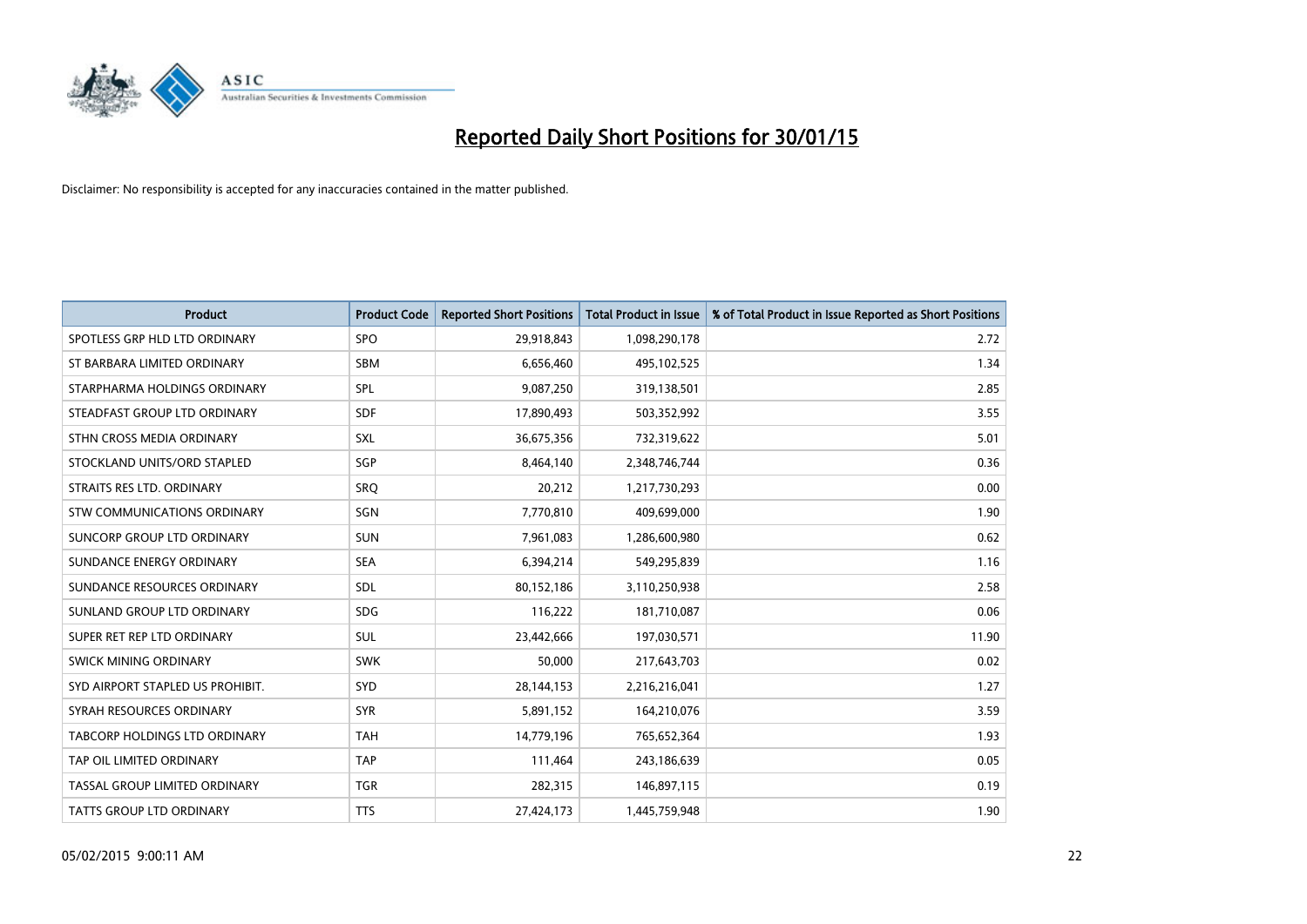

| <b>Product</b>                       | <b>Product Code</b> | <b>Reported Short Positions</b> | <b>Total Product in Issue</b> | % of Total Product in Issue Reported as Short Positions |
|--------------------------------------|---------------------|---------------------------------|-------------------------------|---------------------------------------------------------|
| <b>TECHNOLOGY ONE ORDINARY</b>       | <b>TNE</b>          | 3,245,489                       | 309,209,455                   | 1.05                                                    |
| TELSTRA CORPORATION. ORDINARY        | <b>TLS</b>          | 81,423,850                      | 12,225,655,836                | 0.67                                                    |
| TEN NETWORK HOLDINGS ORDINARY        | <b>TEN</b>          | 137,973,228                     | 2,630,984,596                 | 5.24                                                    |
| TERANGA GOLD CORP CDI 1:1            | <b>TGZ</b>          | 1,374                           | 71,243,714                    | 0.00                                                    |
| TFS CORPORATION LTD ORDINARY         | <b>TFC</b>          | 11,147,091                      | 326,983,445                   | 3.41                                                    |
| THE PAS GROUP LTD ORDINARY           | <b>PGR</b>          | 10,434                          | 136,690,860                   | 0.01                                                    |
| THE REJECT SHOP ORDINARY             | <b>TRS</b>          | 2,350,132                       | 28,844,648                    | 8.15                                                    |
| THINK CHILDCARE EDU ORDINARY         | <b>TNK</b>          | 500,000                         | 39,600,000                    | 1.26                                                    |
| THORN GROUP LIMITED ORDINARY         | <b>TGA</b>          | 16,553                          | 151,337,839                   | 0.01                                                    |
| TIGER RESOURCES ORDINARY             | <b>TGS</b>          | 4,467,458                       | 1,143,541,406                 | 0.39                                                    |
| TOLL HOLDINGS LTD ORDINARY           | <b>TOL</b>          | 26,281,204                      | 717,437,878                   | 3.66                                                    |
| TORO ENERGY LIMITED ORDINARY         | <b>TOE</b>          | 30,916                          | 1,903,769,581                 | 0.00                                                    |
| <b>TOWER LIMITED ORDINARY</b>        | <b>TWR</b>          | 1,000                           | 178,145,130                   | 0.00                                                    |
| TOX FREE SOLUTIONS ORDINARY          | <b>TOX</b>          | 2,073,020                       | 133,752,359                   | 1.55                                                    |
| TPG TELECOM LIMITED ORDINARY         | <b>TPM</b>          | 14,856,285                      | 793,808,141                   | 1.87                                                    |
| <b>TRADE ME GROUP ORDINARY</b>       | <b>TME</b>          | 5,439,875                       | 396,830,595                   | 1.37                                                    |
| TRANSFIELD SERVICES ORDINARY         | <b>TSE</b>          | 6,261,976                       | 512,457,716                   | 1.22                                                    |
| TRANSPACIFIC INDUST, ORDINARY        | <b>TPI</b>          | 83,361,630                      | 1,579,699,505                 | 5.28                                                    |
| TRANSURBAN GROUP TRIPLE STAPLED SEC. | <b>TCL</b>          | 13,360,318                      | 1,906,390,878                 | 0.70                                                    |
| TREASURY GROUP ORDINARY              | <b>TRG</b>          | 64,278                          | 27,604,144                    | 0.23                                                    |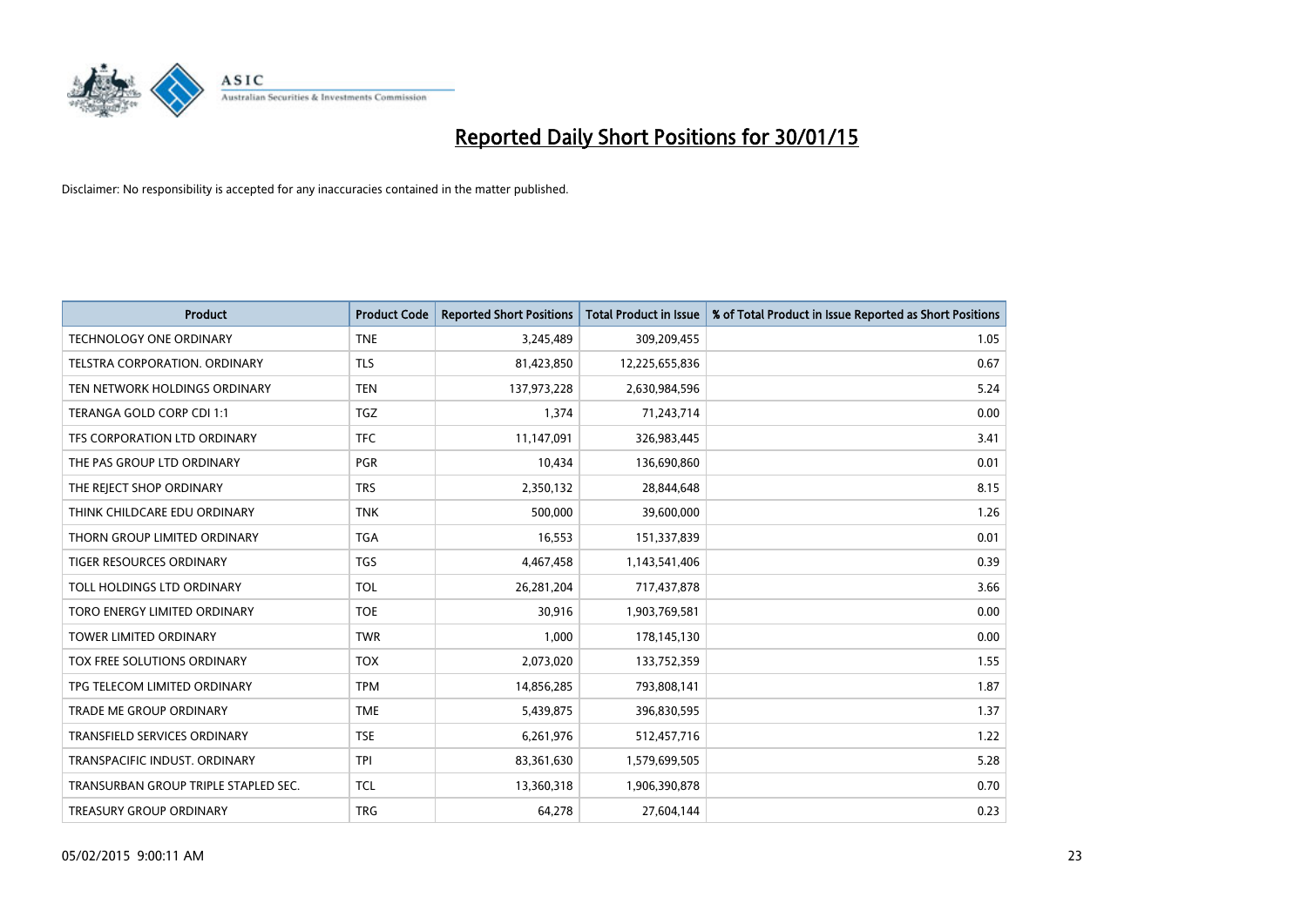

| <b>Product</b>                       | <b>Product Code</b> | <b>Reported Short Positions</b> | <b>Total Product in Issue</b> | % of Total Product in Issue Reported as Short Positions |
|--------------------------------------|---------------------|---------------------------------|-------------------------------|---------------------------------------------------------|
| TREASURY WINE ESTATE ORDINARY        | <b>TWE</b>          | 12,138,071                      | 651,261,403                   | 1.86                                                    |
| TROY RESOURCES LTD ORDINARY          | <b>TRY</b>          | 3,792,126                       | 195,265,161                   | 1.94                                                    |
| UGL LIMITED ORDINARY                 | UGL                 | 22,996,021                      | 166,511,240                   | 13.81                                                   |
| UNILIFE CORPORATION CDI 6:1          | <b>UNS</b>          | 202,000                         | 273,135,402                   | 0.07                                                    |
| UNITY MINING LTD ORDINARY            | <b>UML</b>          | 320,000                         | 1,140,312,866                 | 0.03                                                    |
| UXC LIMITED ORDINARY                 | <b>UXC</b>          | 1,832,514                       | 331,590,518                   | 0.55                                                    |
| <b>VEDA GROUP LTD ORDINARY</b>       | <b>VED</b>          | 12,738,065                      | 842,055,406                   | 1.51                                                    |
| <b>VENTURE MINERALS ORDINARY</b>     | <b>VMS</b>          | 238,000                         | 287,320,170                   | 0.08                                                    |
| VILLA WORLD LTD, ORDINARY            | <b>VLW</b>          | 10,526                          | 93,663,800                    | 0.01                                                    |
| <b>VILLAGE ROADSHOW LTD ORDINARY</b> | <b>VRL</b>          | 1,207,340                       | 159,515,151                   | 0.76                                                    |
| VIRGIN AUS HLDG LTD ORDINARY         | VAH                 | 33,898,711                      | 3,524,912,131                 | 0.96                                                    |
| <b>VIRTUS HEALTH LTD ORDINARY</b>    | <b>VRT</b>          | 5,941,301                       | 79,885,938                    | 7.44                                                    |
| VISION EYE INSTITUTE ORDINARY        | VEI                 | 1,586,666                       | 178,873,554                   | 0.89                                                    |
| VNGD AUS SHARES ETF UNITS            | <b>VAS</b>          | 100                             | 12,824,238                    | 0.00                                                    |
| <b>VOCATION LTD ORDINARY</b>         | <b>VET</b>          | 11,699,479                      | 230,000,000                   | 5.09                                                    |
| <b>VOCUS COMMS LTD ORDINARY</b>      | VOC                 | 2,711,768                       | 105,385,283                   | 2.57                                                    |
| WAM CAPITAL LIMITED ORDINARY         | <b>WAM</b>          | 171                             | 345,405,201                   | 0.00                                                    |
| WARRNAMBOOL CHEESE ORDINARY          | <b>WCB</b>          | 19                              | 56,098,797                    | 0.00                                                    |
| <b>WATPAC LIMITED ORDINARY</b>       | <b>WTP</b>          | 2,254,293                       | 189,258,397                   | 1.19                                                    |
| <b>WDS LIMITED ORDINARY</b>          | <b>WDS</b>          | 324,768                         | 144,740,614                   | 0.22                                                    |